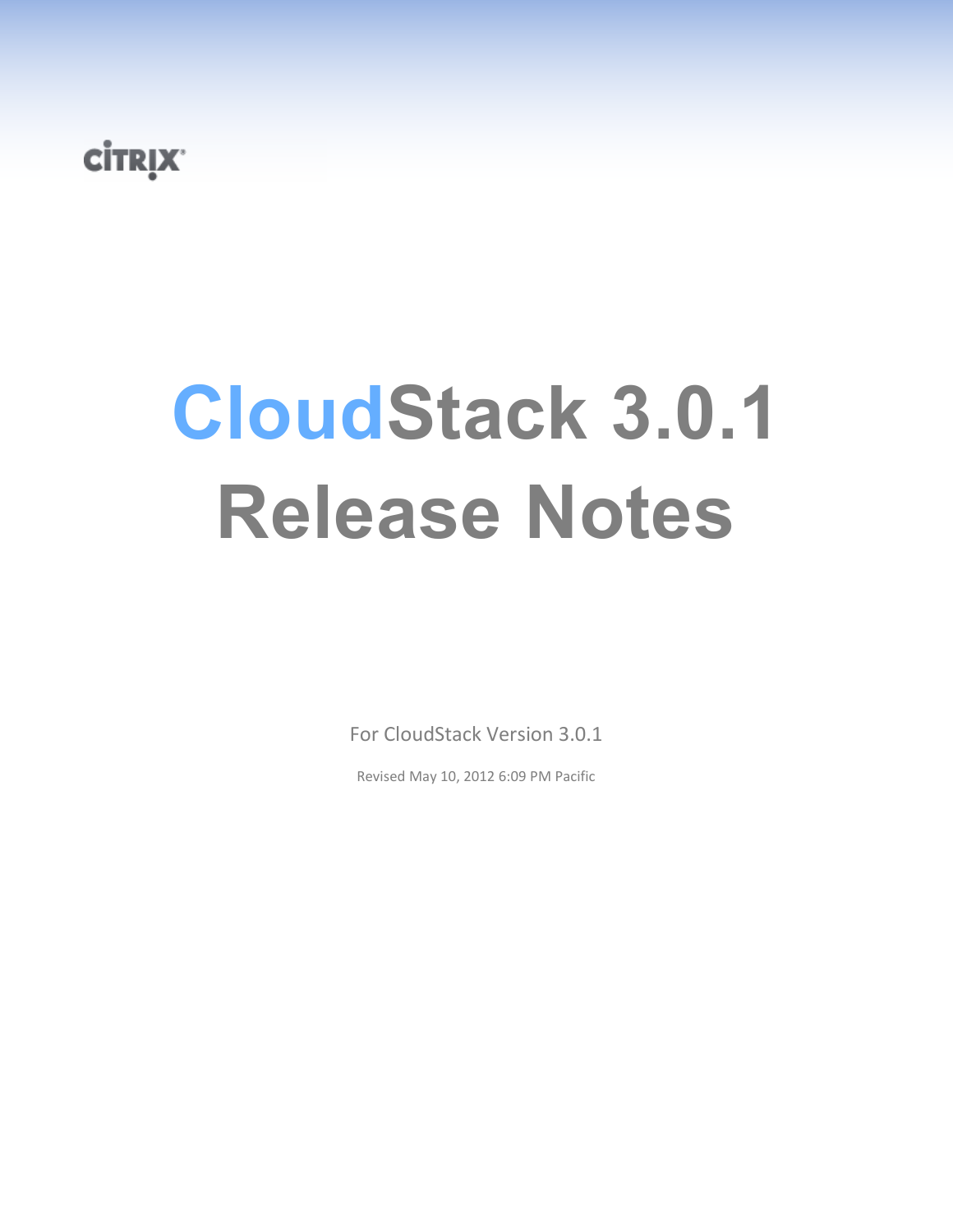© 2011, 2012 Citrix Systems, Inc. All rights reserved. Specifications are subject to change without notice. Citrix Systems, Inc., the Citrix logo, Citrix XenServer, Citrix XenCenter, and CloudStack are trademarks or registered trademarks of Citrix Systems, Inc. All other brands or products are trademarks or registered trademarks of their respective holders.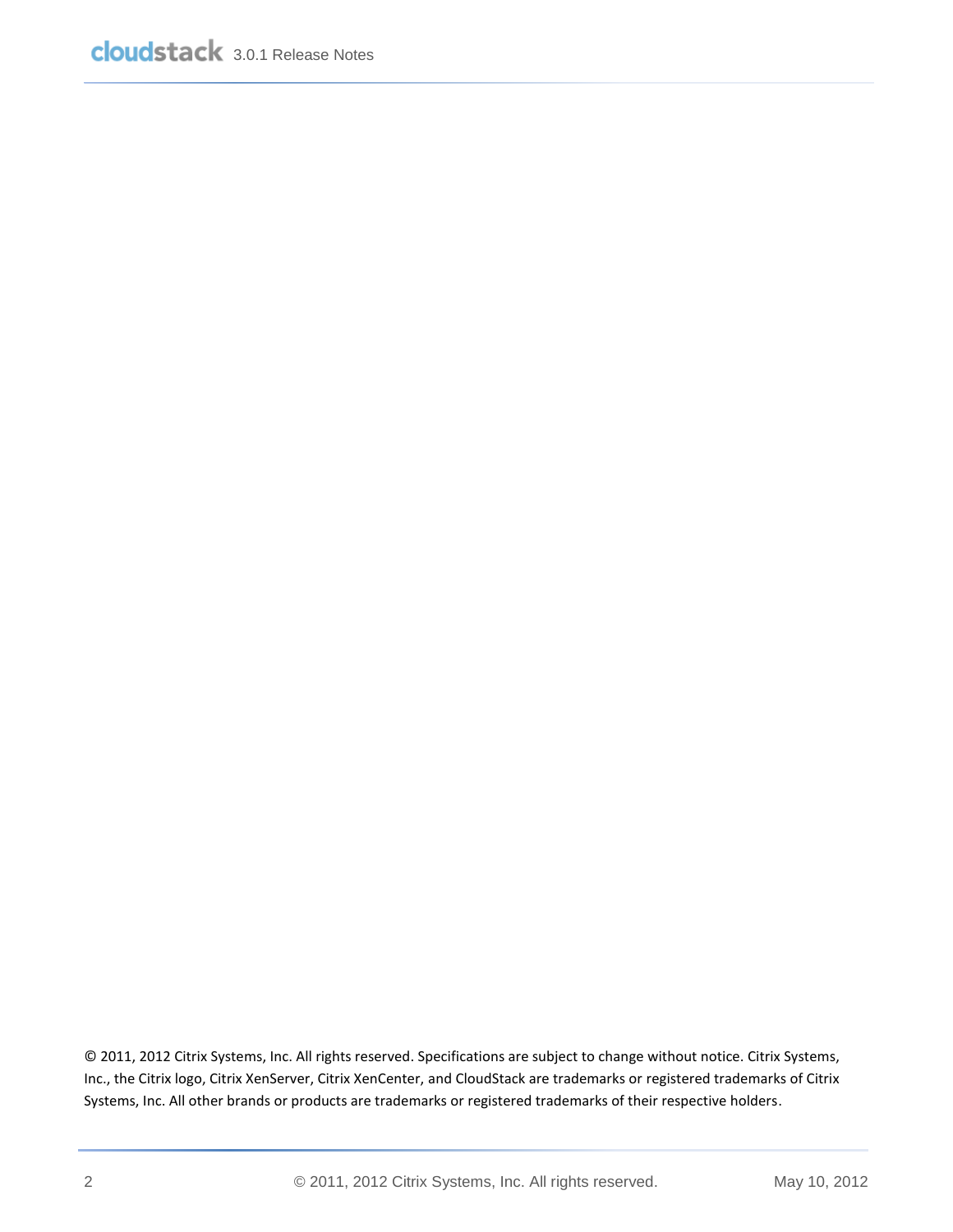## **Contents**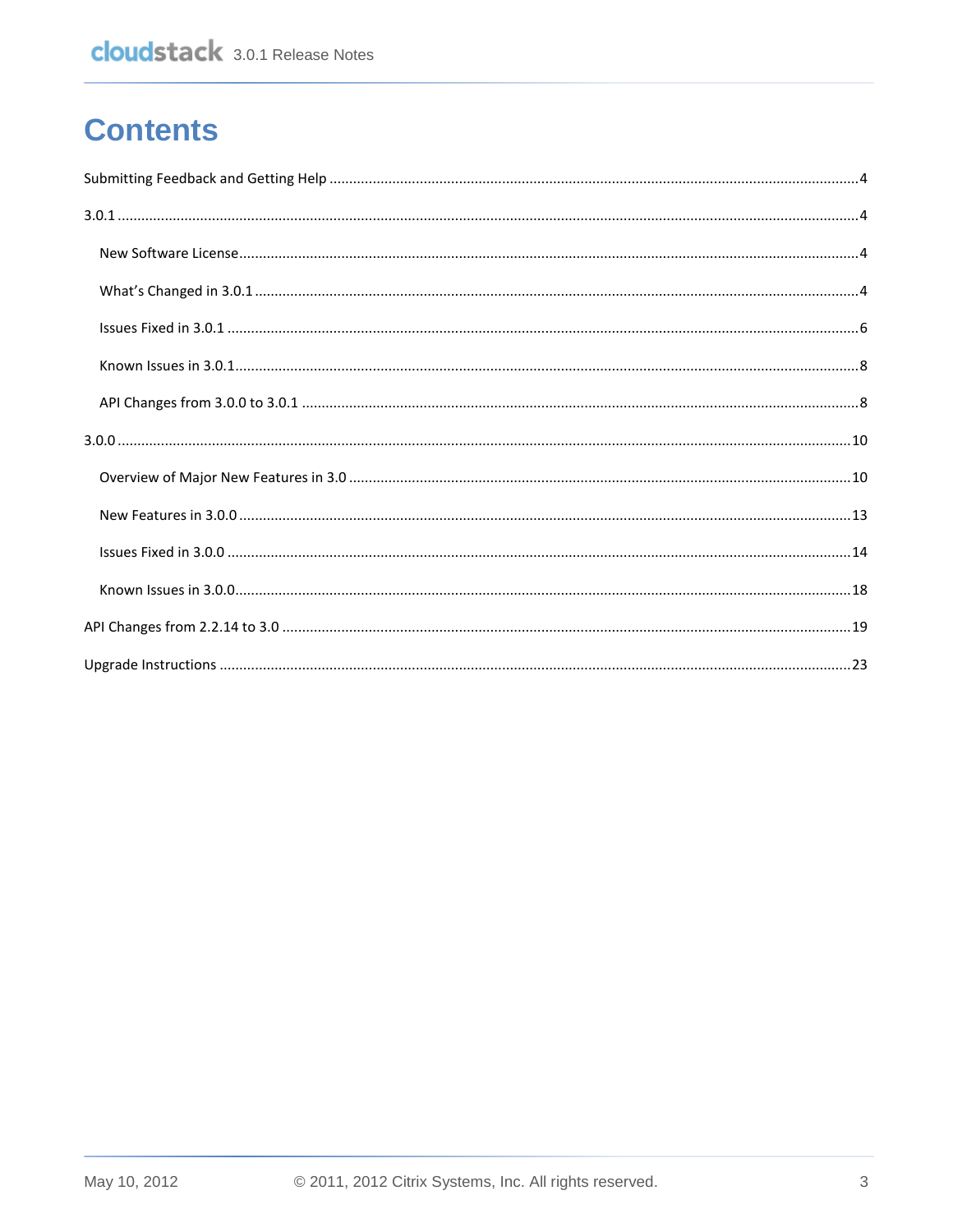# <span id="page-3-0"></span>**Submitting Feedback and Getting Help**

#### **Open-source community**

A variety of channels are available for getting help with CloudStack, from forums to IRC chat and more. For details, see [http://cloudstack.org/discuss/.](http://cloudstack.org/discuss/)

#### **Commercial customers**

The CloudStack support team is available to help commercial customers plan and execute their installations. To contact the support team, log in to the support portal at<https://na6.salesforce.com/sserv/login.jsp?orgId=00D80000000LWom> using the account credentials you received when you purchased your support contract.

# <span id="page-3-1"></span>**3.0.1**

### <span id="page-3-2"></span>**New Software License**

Starting with CloudStack 3.0.1, the CloudStack software license has changed from the GNU Public License Version 3 to the Apache License Version 2.0. For the text of the license, see [http://www.apache.org/licenses/LICENSE-2.0.txt.](http://www.apache.org/licenses/LICENSE-2.0.txt)

### <span id="page-3-3"></span>**What's Changed in 3.0.1**

CloudStack 3.0.1 includes no new product features. For a list of the major fixed items, see [Issues Fixed in 3.0.1](#page-5-0) on pag[e 6.](#page-5-0)

The following changes to the behavior of CloudStack were introduced in version 3.0.1.

| <b>XenServer Version</b> | XenServer 6.0.2 is now fully supported.                                                                                                                                                                                                                                                                                                                                                                                                                                                                                                                     |
|--------------------------|-------------------------------------------------------------------------------------------------------------------------------------------------------------------------------------------------------------------------------------------------------------------------------------------------------------------------------------------------------------------------------------------------------------------------------------------------------------------------------------------------------------------------------------------------------------|
| vSphere 5.0              | CloudStack now fully supports VMWare vSphere 5.0.                                                                                                                                                                                                                                                                                                                                                                                                                                                                                                           |
| Adding a Zone            | Some fields and controls in the Add Zone wizard are different than in 3.0.0.<br>These changes will allow the first cluster and host to work properly<br>immediately after you click "Enable" at the end of the Add Zone wizard:<br>You must now choose the hypervisor before adding the first cluster.<br>This applies only to the first cluster; you can still add clusters with<br>different hypervisors later.<br>You can configure network traffic labels for the different traffic types.<br>$\bullet$<br>This fixes a known issue from release 3.0.0. |
| <b>KVM Basic Install</b> | In the basic installation, which is one that follows the prompts in the guided<br>tour, the use of the KVM hypervisor is now tested and officially supported in<br>addition to XenServer.                                                                                                                                                                                                                                                                                                                                                                   |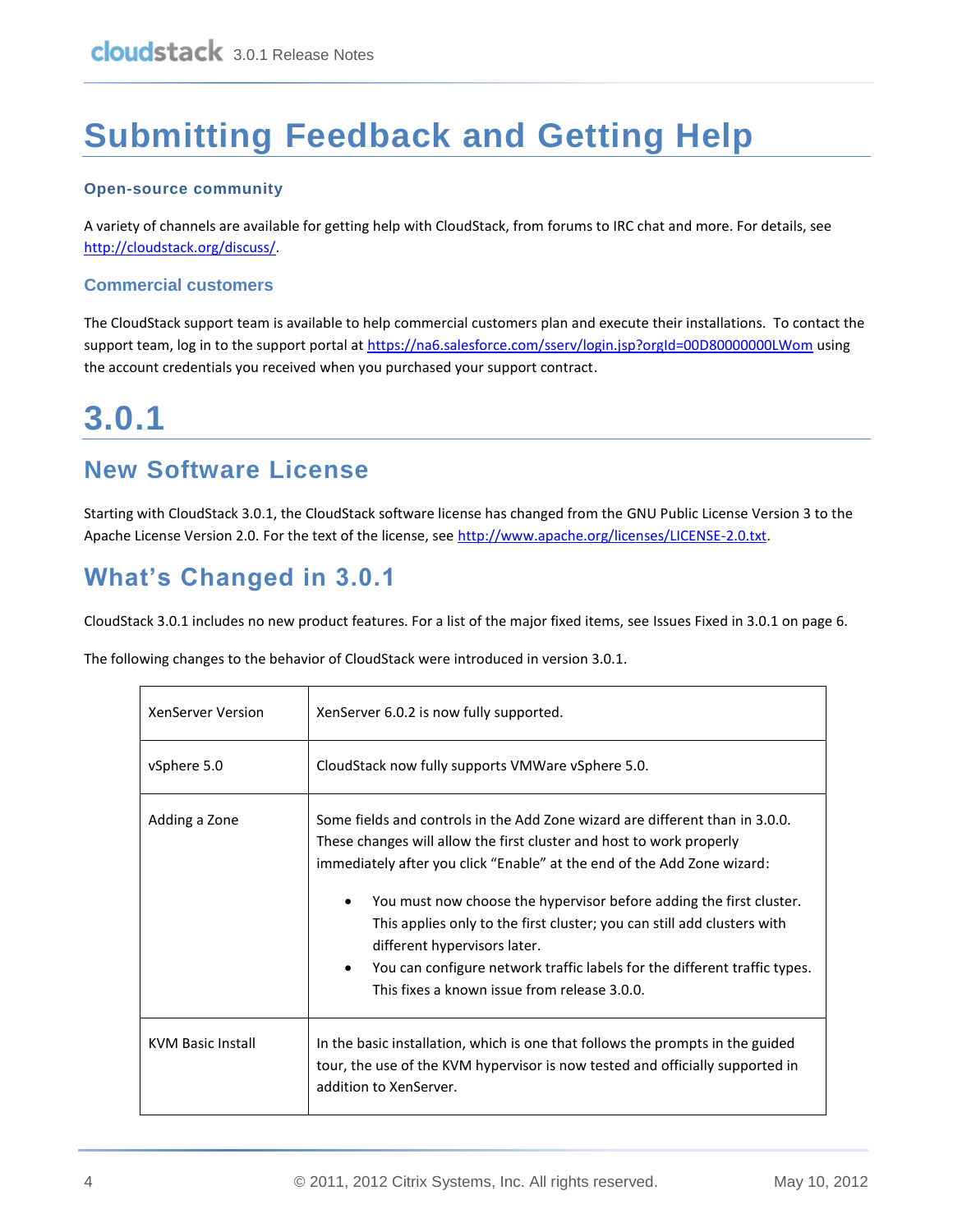| 14379 | Port 8096, which allows API calls without authentication, is closed and disabled  |
|-------|-----------------------------------------------------------------------------------|
|       | by default on any fresh 3.0.1 installations. You can enable 8096 (or another      |
|       | port) for this purpose as follows: After the first Management Server is installed |
|       | and running, set the global configuration parameter integration.api.port to the   |
|       | desired port, and restart the Management Server. Then, on the Management          |
|       | Server host machine, create an iptables rule allowing access to that port.        |
|       |                                                                                   |

The following new error codes have been added. If one of the errors occurs, check the error string for more information:

- 4250 : "com.cloud.utils.exception.CloudRuntimeException"
- 4255 : "com.cloud.utils.exception.ExceptionUtil"
- 4260 : "com.cloud.utils.exception.ExecutionException"
- 4265 : "com.cloud.utils.exception.HypervisorVersionChangedException"
- 4270 : "com.cloud.utils.exception.RuntimeCloudException"
- 4275 : "com.cloud.exception.CloudException"
- 4280 : "com.cloud.exception.AccountLimitException"
- 4285 : "com.cloud.exception.AgentUnavailableException"
- 4290 : "com.cloud.exception.CloudAuthenticationException"
- 4295 : "com.cloud.exception.CloudExecutionException"
- 4300 : "com.cloud.exception.ConcurrentOperationException"
- 4305 : "com.cloud.exception.ConflictingNetworkSettingsException"
- 4310 : "com.cloud.exception.DiscoveredWithErrorException"
- 4315 : "com.cloud.exception.HAStateException"
- 4320 : "com.cloud.exception.InsufficientAddressCapacityException"
- 4325 : "com.cloud.exception.InsufficientCapacityException"
- 4330 : "com.cloud.exception.InsufficientNetworkCapacityException"
- 4335 : "com.cloud.exception.InsufficientServerCapacityException"
- 4340 : "com.cloud.exception.InsufficientStorageCapacityException"
- 4345 : "com.cloud.exception.InternalErrorException"
- 4350 : "com.cloud.exception.InvalidParameterValueException"
- 4355 : "com.cloud.exception.ManagementServerException"
- 4360 : "com.cloud.exception.NetworkRuleConflictException"
- 4365 : "com.cloud.exception.PermissionDeniedException"
- 4370 : "com.cloud.exception.ResourceAllocationException"
- 4375 : "com.cloud.exception.ResourceInUseException"
- 4380 : "com.cloud.exception.ResourceUnavailableException"
- 4385 : "com.cloud.exception.StorageUnavailableException"
- 4390 : "com.cloud.exception.UnsupportedServiceException"
- 4395 : "com.cloud.exception.VirtualMachineMigrationException"
- 4400 : "com.cloud.exception.AccountLimitException"
- 4405 : "com.cloud.exception.AgentUnavailableException"
- 4410 : "com.cloud.exception.CloudAuthenticationException"
- 4415 : "com.cloud.exception.CloudException"
- 4420 : "com.cloud.exception.CloudExecutionException"
- 4425 : "com.cloud.exception.ConcurrentOperationException"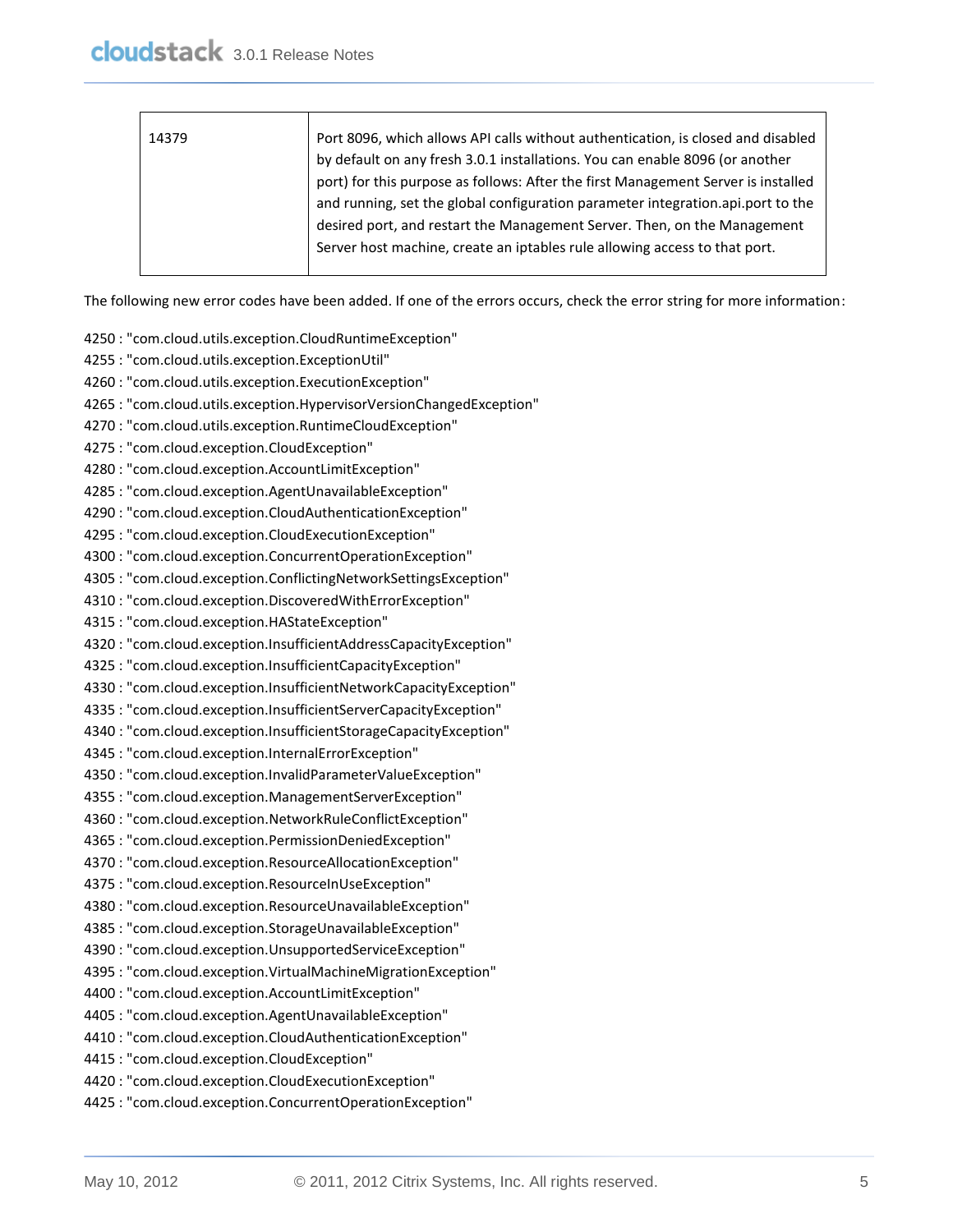4430 : "com.cloud.exception.ConflictingNetworkSettingsException" 4435 : "com.cloud.exception.ConnectionException" 4440 : "com.cloud.exception.DiscoveredWithErrorException" 4445 : "com.cloud.exception.DiscoveryException" 4450 : "com.cloud.exception.HAStateException" 4455 : "com.cloud.exception.InsufficientAddressCapacityException" 4460 : "com.cloud.exception.InsufficientCapacityException" 4465 : "com.cloud.exception.InsufficientNetworkCapacityException" 4470 : "com.cloud.exception.InsufficientServerCapacityException" 4475 : "com.cloud.exception.InsufficientStorageCapacityException" 4480 : "com.cloud.exception.InsufficientVirtualNetworkCapcityException" 4485 : "com.cloud.exception.InternalErrorException" 4490 : "com.cloud.exception.InvalidParameterValueException" 4495 : "com.cloud.exception.ManagementServerException" 4500 : "com.cloud.exception.NetworkRuleConflictException" 4505 : "com.cloud.exception.PermissionDeniedException" 4510 : "com.cloud.exception.ResourceAllocationException" 4515 : "com.cloud.exception.ResourceInUseException" 4520 : "com.cloud.exception.ResourceUnavailableException" 4525 : "com.cloud.exception.StorageUnavailableException" 4530 : "com.cloud.exception.UnsupportedServiceException"

4535 : "com.cloud.exception.VirtualMachineMigrationException"

In addition, there is special error code for ServerApiException when it is thrown in a standalone manner when failing to detect any of the above standard exceptions:

9999 : "com.cloud.api.ServerApiException"

### <span id="page-5-0"></span>**Issues Fixed in 3.0.1**

| <many></many> | In the Add Zone wizard, added a step for configuring network traffic labels on the<br>physical network(s).                      |
|---------------|---------------------------------------------------------------------------------------------------------------------------------|
| 13313         | The Add Zone wizard will now skip adding a ESXi host if the cluster is VMWare.                                                  |
| 13899         | NetScaler is no longer a selectable provider for static NAT network service.                                                    |
| 13966         | Fixed issue with not cleaning up instance when it fails to acquire an EIP address.                                              |
| 14016         | NetScaler – Deleting a load balancer rule will no longer delete other load balancer<br>rules pointing at the same private port. |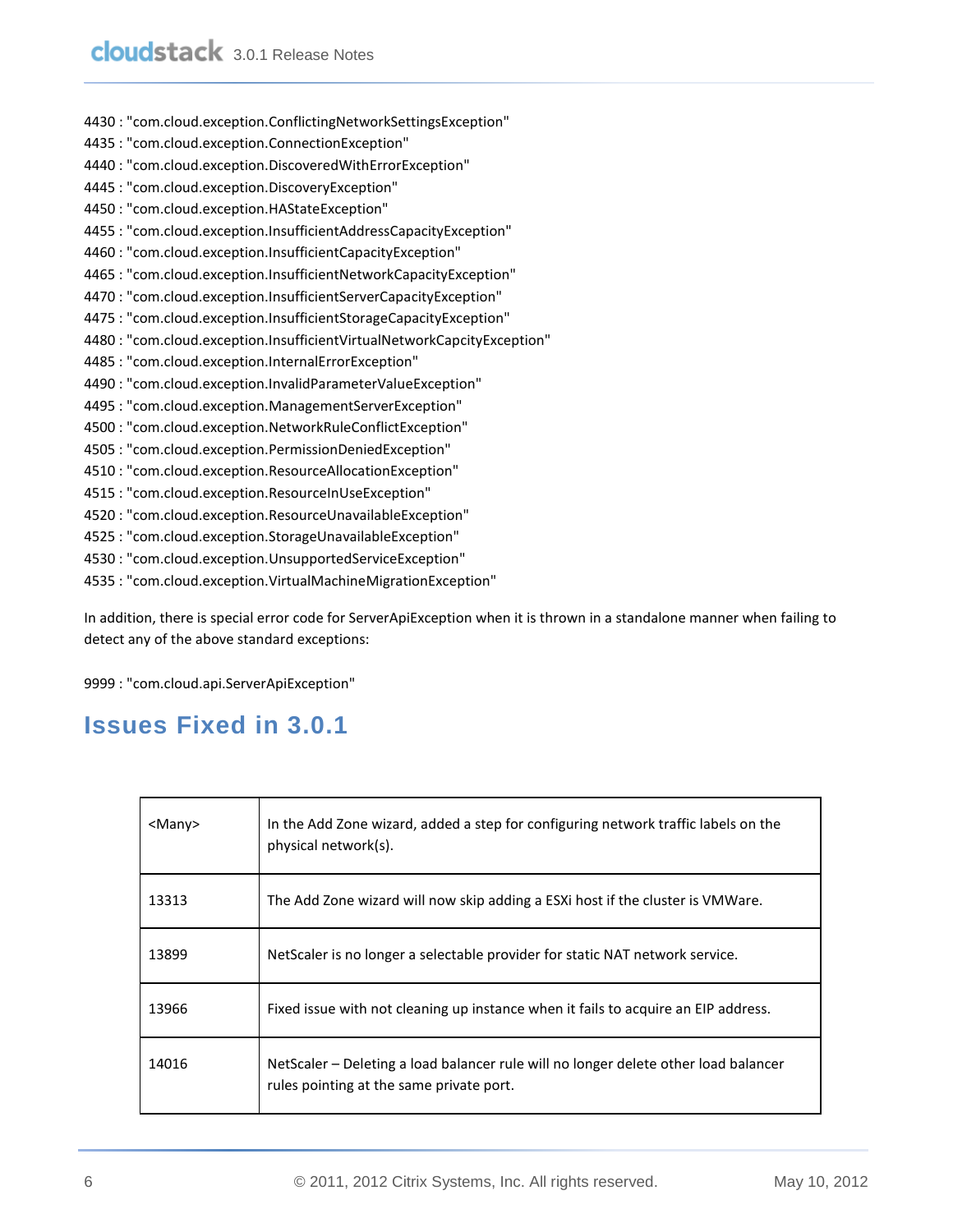| 14023 | UI - You can now update SSL certificates on system VMs.                                                                                                      |
|-------|--------------------------------------------------------------------------------------------------------------------------------------------------------------|
| 14042 | Fixed issues where VMs are not able to access the public network when attached to<br>an isolated guest network with source NAT enabled and a shared network. |
| 14047 | Login API no longer fails when using UUID for the domainId parameter.                                                                                        |
| 14073 | Zones will now be automatically be created as public zones and not dedicated to the<br>ROOT domain.                                                          |
| 14077 | DestroyVirtualMachine API call will now work against VM when the VM's state is<br>Starting.                                                                  |
| 14101 | You can now specify the storage network when adding a basic zone.                                                                                            |
| 14135 | Windows 2003 is not reported as supported for XenServer.                                                                                                     |
| 14188 | Fixed an issue where the pre-generated SSH keys are not properly updated to the<br>system VMs.                                                               |
| 14189 | Fixed an issue where the secondary storage VM is not using the storage network to<br>download templates.                                                     |
| 14202 | Non-bootable ISOs no longer show up in the Add Instance wizard.                                                                                              |
| 14216 | Fixed issues with KVM when adding multiple physical networks.                                                                                                |
| 14239 | Added ability for administrators to limit the number of guest networks.                                                                                      |
| 14282 | Fixed an issue where KVM is not able to reconnect the management server after a<br>management server reboot.                                                 |
| 14313 | Fixed an issue with the JSON builder that prevented a template copy across zones<br>from working properly.                                                   |
| 14332 | You can now delete a host.                                                                                                                                   |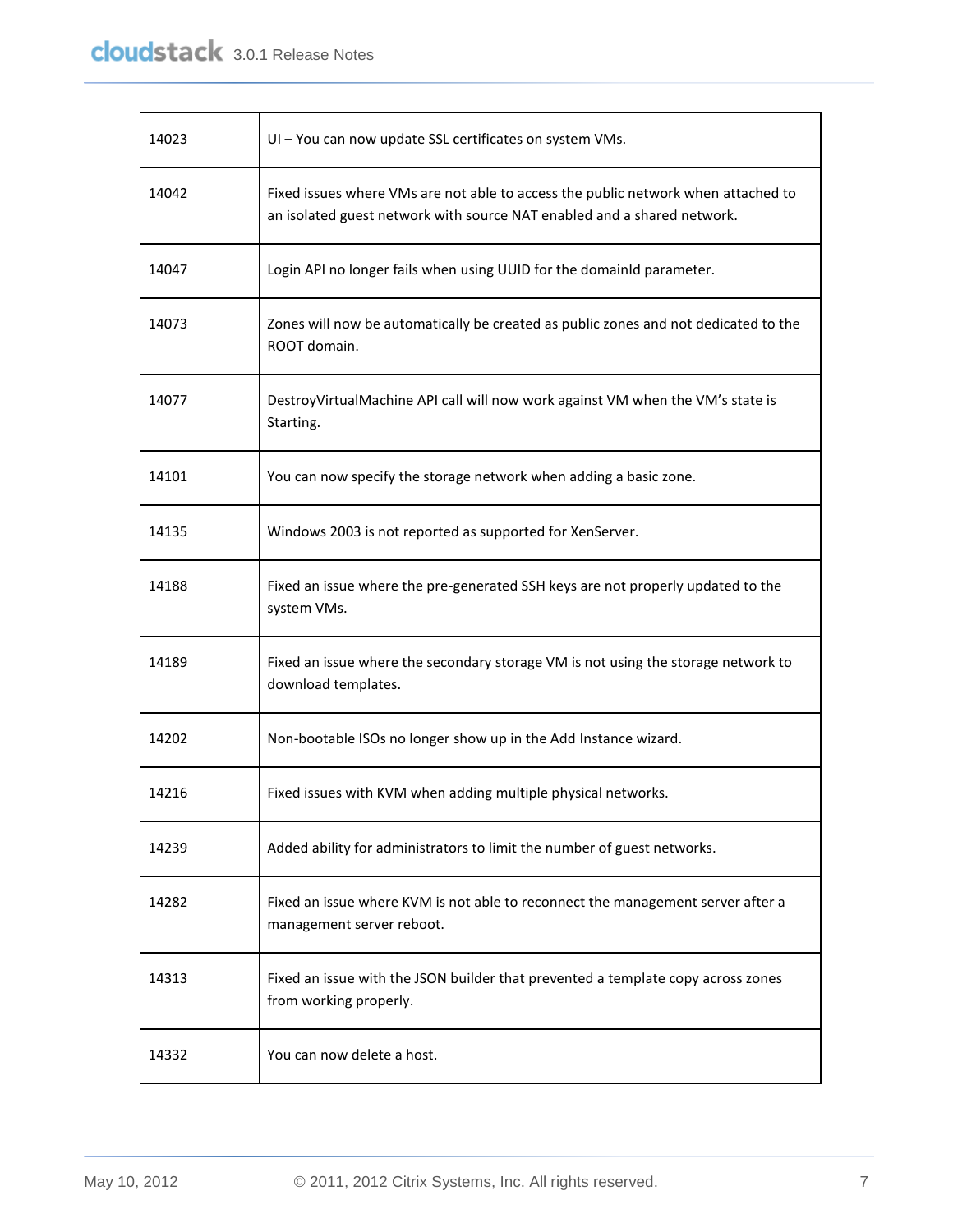| 14336 | Login API now returns the account's UUID.                                                                                                    |
|-------|----------------------------------------------------------------------------------------------------------------------------------------------|
| 14392 | You can now add public IP ranges even though you did not add zone VLANs.                                                                     |
| 14484 | Fixed issues where new port forward could not be added if you created it, then<br>deleted, and attempted to recreate the port forward again. |
| 14492 | System VMs now work if you have configured multiple physical networks across<br>zones.                                                       |
| 14515 | Snapshots are now properly cleaned up.                                                                                                       |

### <span id="page-7-0"></span>**Known Issues in 3.0.1**

| 14430 | VMWare: Template sizes are being reported different depending on whether the<br>primary storage is using ISCSI or NFS. |
|-------|------------------------------------------------------------------------------------------------------------------------|
| 14468 | Primary Storage GC cannot occur when the first host in a given cluster is not in an "Up"<br>state.                     |
| 14506 | F5: Unable to properly remove a F5 device.                                                                             |
| 14523 | The EIP/ELB network offering for basic zones do not support multiple NetScalers.                                       |
| 14530 | OVM: Network traffic labels are not supported.                                                                         |
| 14537 | IP addresses for a shared network is still being consumed even if no services are<br>defined for that network.         |

### <span id="page-7-1"></span>**API Changes from 3.0.0 to 3.0.1**

#### **Added API Commands**

 $\triangleright$  IdapRemove (Remove the LDAP context for this site.)

#### **Changed API Commands**

| addHost | Changed request parameters: podid (old version - optional, new version - required) |
|---------|------------------------------------------------------------------------------------|
|         |                                                                                    |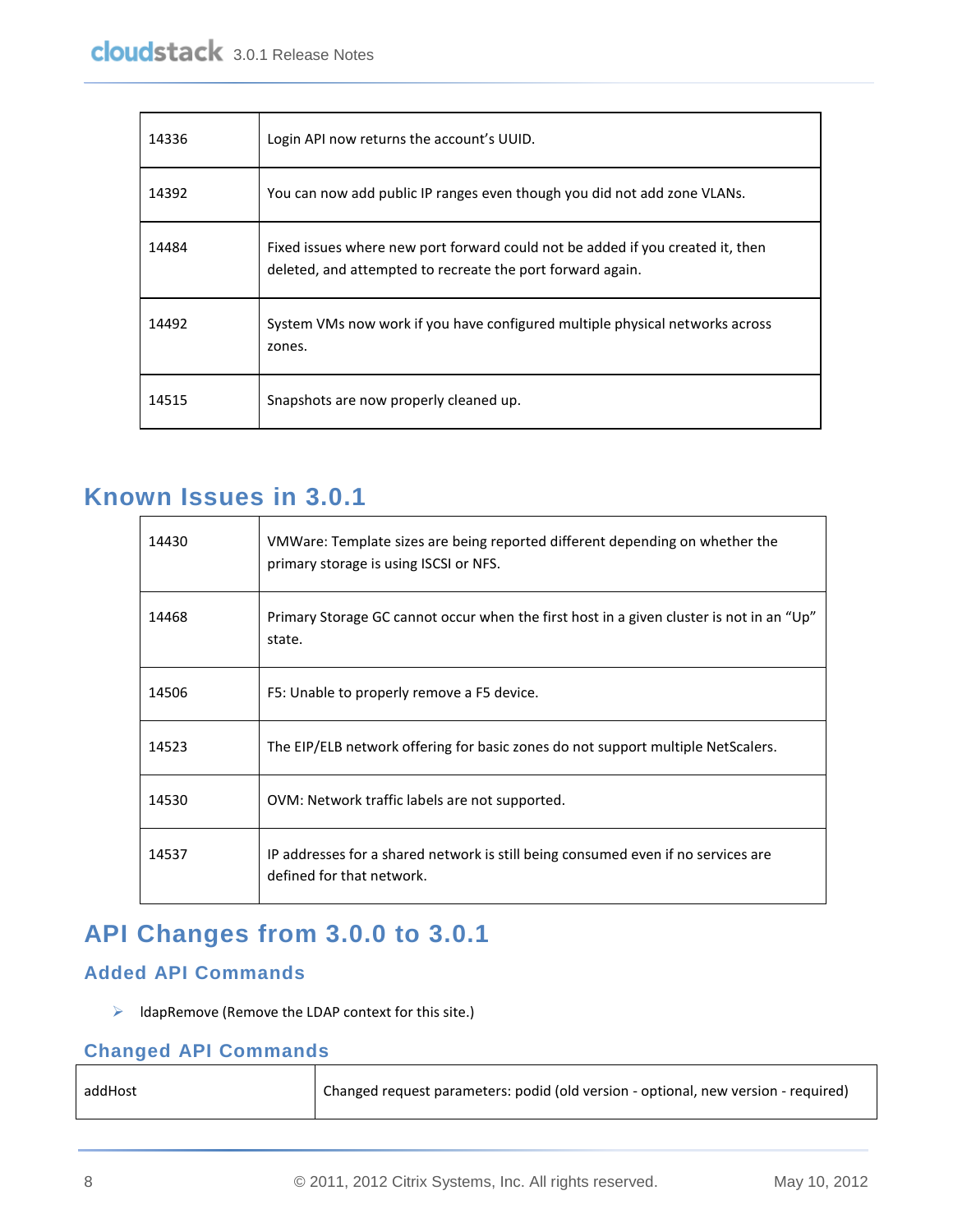| assignVirtualMachine           | New response field: instancename                                                                                   |
|--------------------------------|--------------------------------------------------------------------------------------------------------------------|
| attachiso                      | New response field: instancename                                                                                   |
| changeServiceForVirtualMachine | New response field: instancename                                                                                   |
| deployVirtualMachine           | New response field: instancename                                                                                   |
| destroyVirtualMachine          | New response field: instancename                                                                                   |
| detachiso                      | New response field: instancename                                                                                   |
| disableAccount                 | New response fields: networkavailable, networklimit, networktotal, projectavailable,<br>projectlimit, projecttotal |
| enableAccount                  | New response fields: networkavailable, networklimit, networktotal, projectavailable,<br>projectlimit, projecttotal |
| listAccounts                   | New response fields: networkavailable, networklimit, networktotal, projectavailable,<br>projectlimit, projecttotal |
| listLoadBalancerRuleInstances  | New response field: instancename                                                                                   |
| listOsCategories               | New request parameter: name (optional)                                                                             |
| listOsTypes                    | New request parameter: description (optional)                                                                      |
| listSystemVms                  | New request parameter: storageid (optional)                                                                        |
| listVirtualMachines            | New response field: instancename                                                                                   |
| migrateVirtualMachine          | New response field: instancename                                                                                   |
| rebootVirtualMachine           | New response field: instancename                                                                                   |
| recoverVirtualMachine          | New response field: instancename                                                                                   |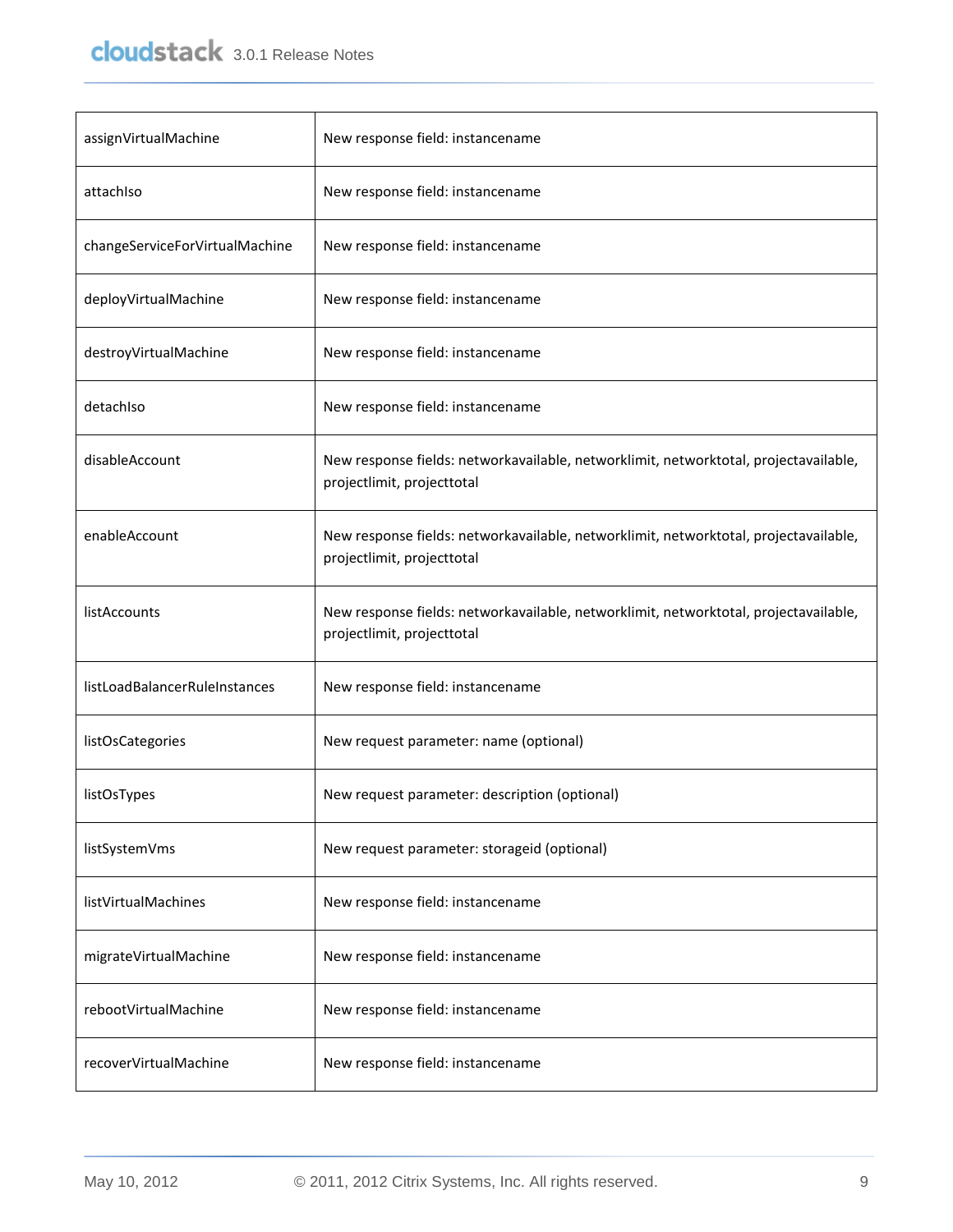| resetPasswordForVirtualMachine | New response field: instancename                                                                                   |
|--------------------------------|--------------------------------------------------------------------------------------------------------------------|
| restoreVirtualMachine          | New response field: instancename                                                                                   |
| startVirtualMachine            | New request parameter: hostid (optional) New response field: instancename                                          |
| stopVirtualMachine             | New response field: instancename                                                                                   |
| updateAccount                  | New response fields: networkavailable, networklimit, networktotal, projectavailable,<br>projectlimit, projecttotal |
| updateVirtualMachine           | New response field: instancename                                                                                   |

# <span id="page-9-0"></span>**3.0.0**

### <span id="page-9-1"></span>**Overview of Major New Features in 3.0**

CloudStack 3.0 is a major new release. It provides several new features compared to CloudStack 2.2.x. This section provides overviews of the new features. If you just want a quick list by bug number, se[e New Features in 3.0.0](#page-12-0) on page [13.](#page-12-0)

#### **Redesigned User Interface**

The user interface of CloudStack has been redesigned to provide easier navigation as well as a more intuitive workflow. Graphical displays of the infrastructure topology have replaced drill-down lists as the main way to access the various CloudStack components such as zones, hosts, and networks. The main Dashboard now provides a more clear display of key information for managing the cloud. The end-user UI also benefits from this redesign, making is easier for users to manage their VMs and other resources. The new Project View lets users switch context from one set of resources to another, enabling a more efficient focus on the task at hand.

#### **NetScaler Load Balancer**

Citrix NetScaler is now supported as an external network element for load balancing. Set up an external load balancer when you want to provide load balancing through means other than CloudStack's provided virtual router.

The NetScaler can be set up in direct (outside the firewall) mode. It must be added before any load balancing rules are deployed on guest VMs in the zone.

Limitations: NetScaler can not yet be used as a firewall. It can not currently be set up in in-line mode (behind the firewall).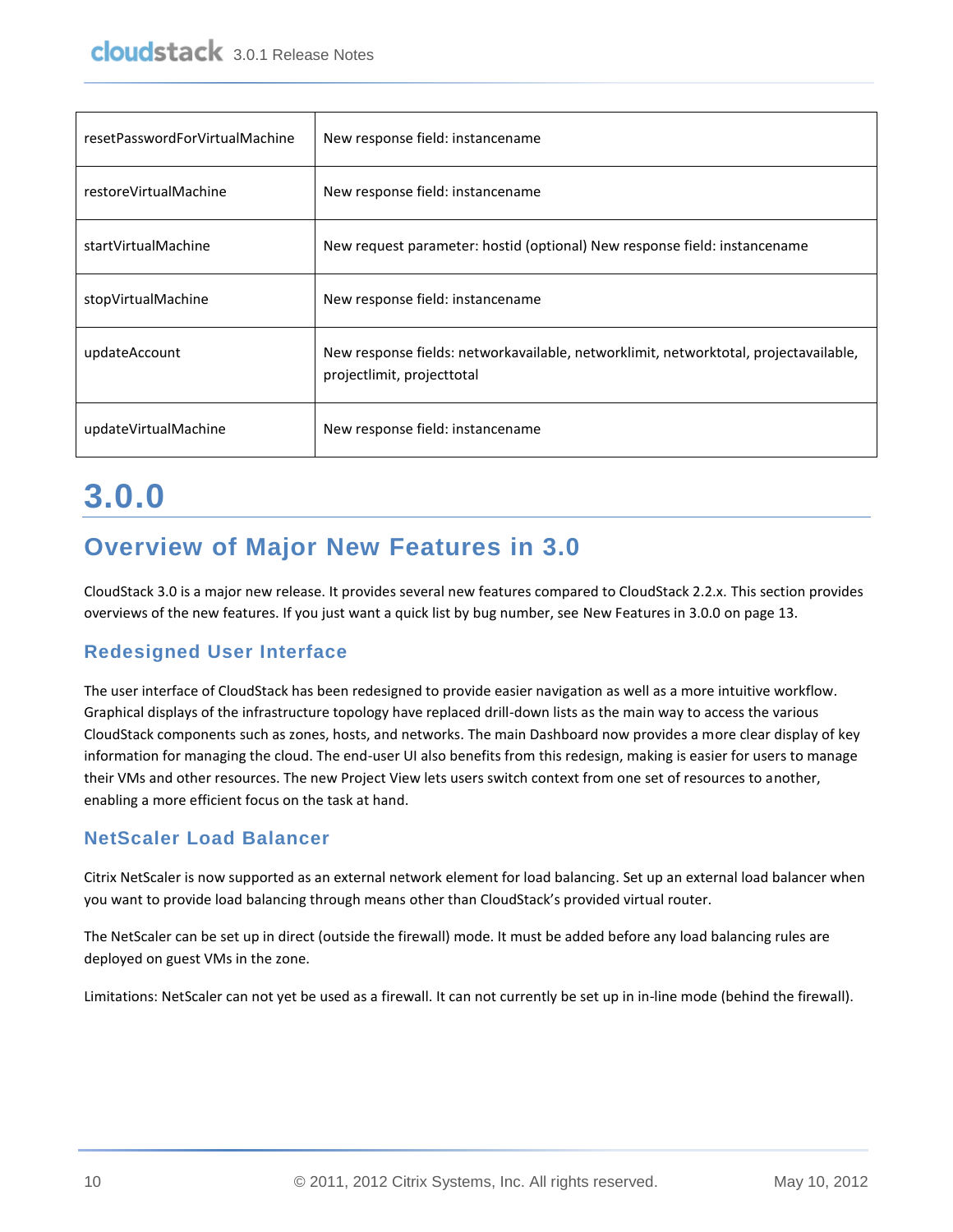#### **Sticky Session Policies for Load Balancer Rules**

Sticky sessions are used in Web-based applications to ensure continued availability of information across the multiple requests in a user's session. For example, if a shopper is filling a cart, you need to remember what has been purchased so far. The concept of "stickiness" is also referred to as persistence, or maintaining state.

Any load balancer rule defined in CloudStack can have a stickiness policy. The policy consists of a name, stickiness method, and parameters. The stickiness method could be load balancer-generated cookie, application-generated cookie, or sourcebased. In the source-based method, the source IP address is used to identify the user and locate the user's stored data. In the other methods, cookies are used. The cookie generated by the load balancer or application is included in request and response URLs to create persistence. A variety of options are provided to control the exact behavior of cookies, such as how they are generated and whether they are cached.

#### **Using an LDAP Server for User Authentication**

In CloudStack 3.0, you can use an external LDAP server such as Microsoft Active Directory or ApacheDS for end-user authentication. Just map CloudStack accounts to the corresponding LDAP accounts using a query filter. The query filter is written using the query syntax of the particular LDAP server, and can include special wildcard characters provided by CloudStack for matching common values such as the user's email address and name. CloudStack will search the external LDAP directory tree starting at a specified base directory and return the distinguished name (DN) and password of the matching user. This information along with the given password is used to authenticate the user.

#### **VM Storage Migration**

The CloudStack administrator can move a virtual machine's root disk volume or any additional data disk from one storage pool to another in the same zone. You can use the storage migration feature to achieve some commonly desired administration goals, such as balancing the load on storage pools and increasing the reliability of virtual machines by moving them away from any storage pool that is experiencing issues. This functionality is supported in XenServer, KVM, and VMware.

#### **Swift for Secondary Storage**

In CloudStack 3.0, OpenStack Object Storage (Swift, [http://swift.openstack.org\)](http://swift.openstack.org/) is supported for secondary storage. When using Swift, you configure Swift storage for the entire CloudStack, then set up NFS secondary storage for each zone. The NFS storage in each zone acts as a staging area through which all templates and other secondary storage data pass before being forwarded to Swift. The Swift storage acts as a cloud-wide resource, making templates and other data available to any zone in the cloud. There is no hierarchy in the Swift storage, just one Swift container per storage object. Any secondary storage in the whole cloud can pull a container from Swift at need – no more copying templates and snapshots from one zone to another. Everything is available everywhere.

#### **Password and Key Encryption**

CloudStack stores several sensitive passwords and secret keys that are used to provide security. Starting in CloudStack 3.0, these values are always automatically encrypted. These include the database secret key, database password, SSH keys, compute node root password, VPN password, user API secret key, and VNC password.

CloudStack 3.0 uses the Java Simplified Encryption (JASYPT) library. The data values are encrypted and decrypted using a database secret key. Of course, the database secret key itself can not be stored in the open – it must be encrypted. To read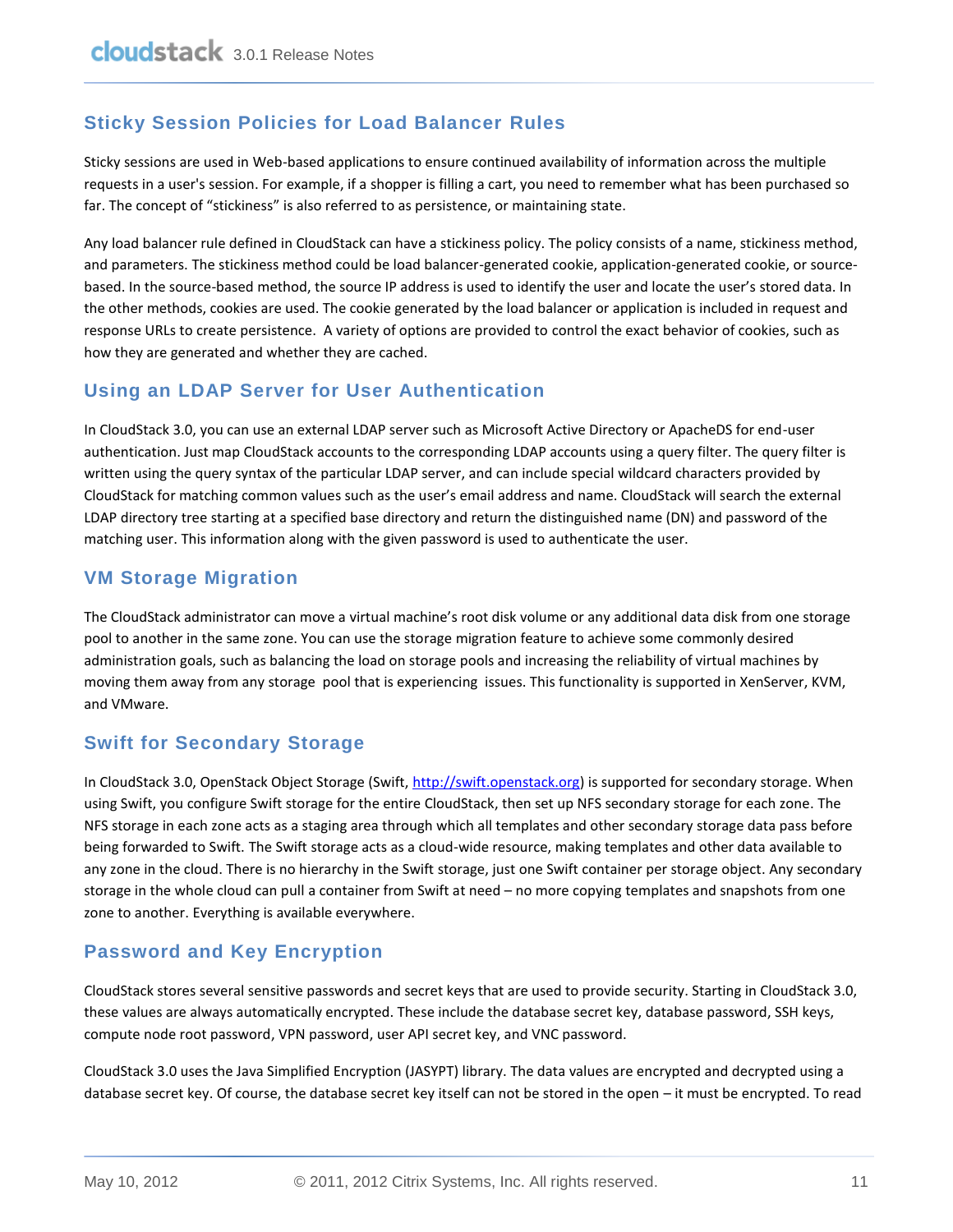it, a second secret key must be provided from an external source during Management Server startup. This key can be provided in one of two ways: loaded from a file or provided by the CloudStack administrator. The encryption type, database secret key, and Management Server secret key are set by the administrator during CloudStack installation.

#### **Security Group Egress Rules**

Security groups can be used to control network traffic to and from VMs. A security group is a group of VMs that filter their incoming and outgoing traffic according to a set of rules, called ingress and egress rules. These rules filter network traffic according to the IP address that is attempting to communicate with the VM.

In addition to ingress rules that control incoming network traffic to VMs in a given security group, starting in CloudStack 3.0 you can also define egress rules to control outgoing network traffic. If no egress rules are specified, then all traffic will be allowed out. Once egress rules are specified, the following types of traffic are allowed out: traffic specified in egress rules; queries to DNS servers; and responses to any traffic that has been allowed in through an ingress rule. An egress rule can be specified either by CIDR to specify IP addresses, or by account to allow traffic from another security group.

#### **Using Projects to Organize Users and Resources**

In CloudStack 3.0, users can group themselves into projects so they can collaborate and share virtual resources. CloudStack tracks usage per project as well as per user, so the usage can be billed to either a user account or a project. For example, a private cloud within a software company might have all members of the QA department assigned to one project, so the company can track the resources used in testing while the project members can more easily isolate their efforts from other users of the same cloud. Per-project resource limits can be set.

You can configure CloudStack to allow any user to create a new project, or you can restrict that ability to just CloudStack administrators. CloudStack can be set up either so that you can add people directly to a project, or so that you have to send an invitation which the recipient must accept.

A user can be a member of any number of projects and can switch to a new Project View in the CloudStack UI to show only project-related information, such as project VMs, fellow project members, project-related alerts, and so on.

#### **Providing Network Services for Users**

People using cloud infrastructure have a variety of needs and preferences when it comes to the networking services provided by the cloud. Provisioning physical and virtual networks has always been supported in CloudStack. As a CloudStack 3.0 administrator, you can do the following additional things to set up networking for your users:

- $\triangleright$  Set up several different providers (also known as network elements) for the same service on a single physical network. For example, you can provide both Cisco and Juniper firewalls. You can have multiple instances of the same service provider in a network; for example, more than one Juniper SRX device.
- $\triangleright$  Bundle different types of network services into network offerings. When creating a new VM, the user chooses one of the available network offerings, and that determines which network services the VM can use. A network offering is a named set of network services, such as DHCP, source NAT, load balancing, firewall, VPN, port forwarding, and specific network service providers, such as Juniper SRX for the firewall. You can add new network offerings as time goes on so end users can upgrade to a better class of service on their network.
- Provide more ways for a network to be accessed by a user, such as through a project of which the user is a member.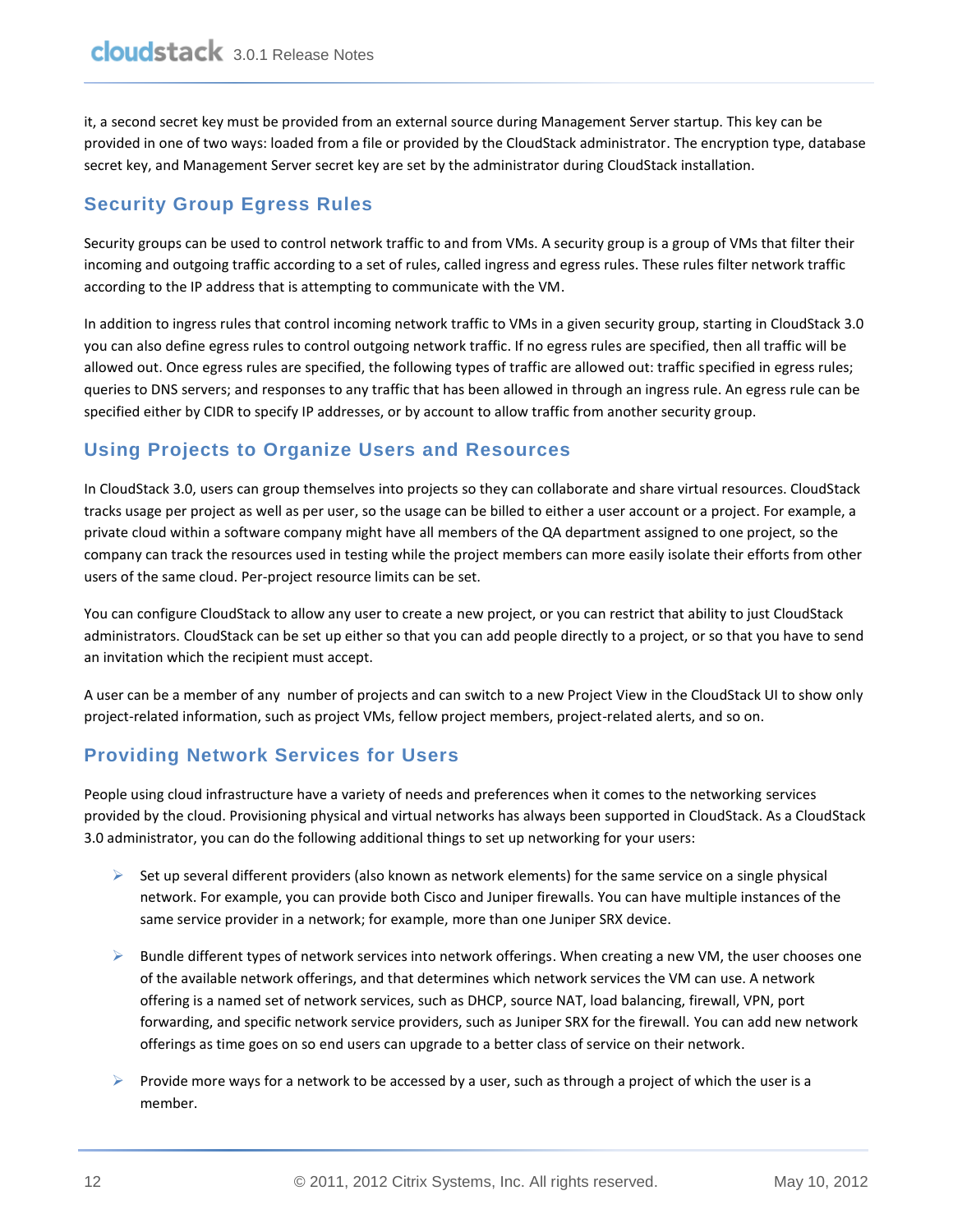- $\triangleright$  Set up two types of virtual networks: shared and isolated. An isolated network can be accessed only by virtual machines of a single account. A shared network can be accessed by virtual machines that belong to many different accounts. Network isolation on shared networks is accomplished using techniques such as security groups.
- $\triangleright$  More directly control the physical network, such as add/remove/update physical networks in a zone, configure VLANs on the physical network, specify properties like network speed, configure a name so the network can be recognized by hypervisors, configure the IP addresses trunked to a physical network, and specify what type of traffic is carried on the physical network (such as guest VM traffic vs. internal management traffic).

### <span id="page-12-0"></span>**New Features in 3.0.0**

| 4282          | Added nonce support in API.                                                                                           |
|---------------|-----------------------------------------------------------------------------------------------------------------------|
| 5510          | Openstack Swift can now be used as an alternative to NFS storage for templates, ISO,<br>and snapshots.                |
| 5822          | All sensitive passwords are now properly encrypted in the database and any<br>configuration files.                    |
| 6745          | UUIDs are now used in place of regular DB IDs. 3.0 API will support both.                                             |
| 6876          | Netscaler MPX, VPX, and SDX is now supported.                                                                         |
| 7883          | Templates, ISOs, Disk, and Service offerings can now be sorted to allow admins to<br>more easily view them in the UI. |
| <many></many> | Network as a Service feature.                                                                                         |
| 8313          | Basic LDAP authentication is now built in as an optional AUTH adapter.                                                |
| 8620          | Projects feature.                                                                                                     |
| 8791          | User dispersing allocator has now been added as an alternative algorithm for VM<br>placement.                         |
| 8962          | Admins can now re-assign VM from one account to another.                                                              |
| 9128          | Network throttling is now controlled via network offerings.                                                           |
| 9154          | Redundant Router support has been added.                                                                              |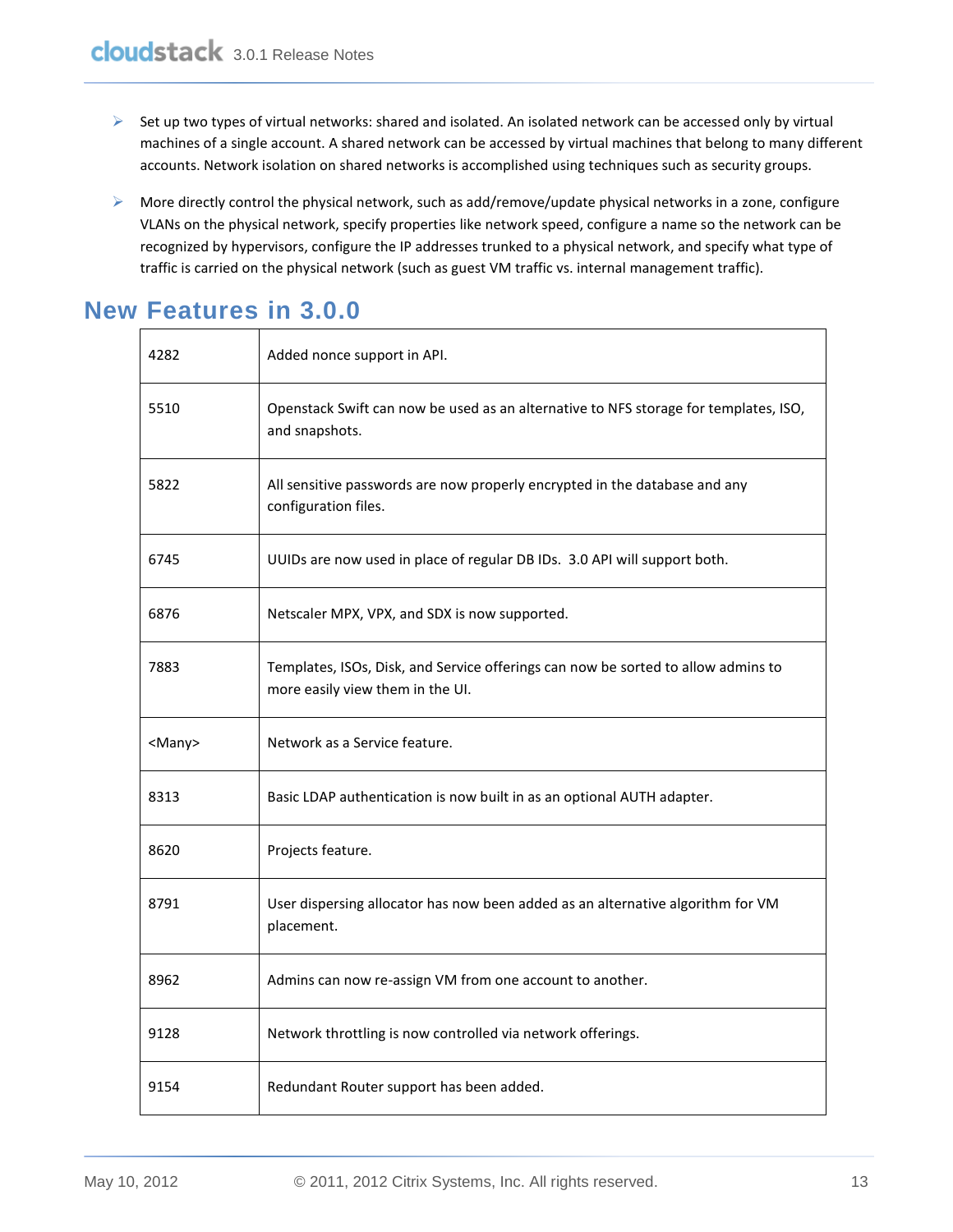| <many></many> | Brand new 3.0 User Interface                                                                                                      |
|---------------|-----------------------------------------------------------------------------------------------------------------------------------|
| 9949          | Users can now revert a VM to the original template it was created from.                                                           |
| <many></many> | State management now included to pod and cluster level from the original host and<br>zone level support.                          |
| 10405         | API Version annotation supported.                                                                                                 |
| 10588         | XenServer 6.0 is now supported.                                                                                                   |
| 10617         | Egress rules for security groups now supported.                                                                                   |
| 10657         | Capacity now has two levels of threshold support. One threshold is used to alert. The<br>other is to disable resource allocation. |
| 10792         | Added ability for admins to set ingress rules that cannot be removed by user.                                                     |
| 10796         | Sticky session now supported for load balancers.                                                                                  |
| 11303         | Added support in login API call to take in a map of parameters that can be passed into<br>the authenticators.                     |
| 11173         | VPN usage is now added as a new usage record.                                                                                     |
| 11598         | MTU for secondary storage is now configurable via Global configuration.                                                           |
| 11689         | Templates now have a SSH enabled flag similar to password enabled flag.                                                           |
| <many></many> | vSphere 5.0 now has Beta support.                                                                                                 |
| <many></many> | RHEL/Centos 6.2 (KVM) is now supported.                                                                                           |

#### <span id="page-13-0"></span>**Issues Fixed in 3.0.0**  $\top$

| <many></many> | VM Sync has been improved so that VM state should be better reflected between |  |
|---------------|-------------------------------------------------------------------------------|--|
|               | Management Server and Hypervisor.                                             |  |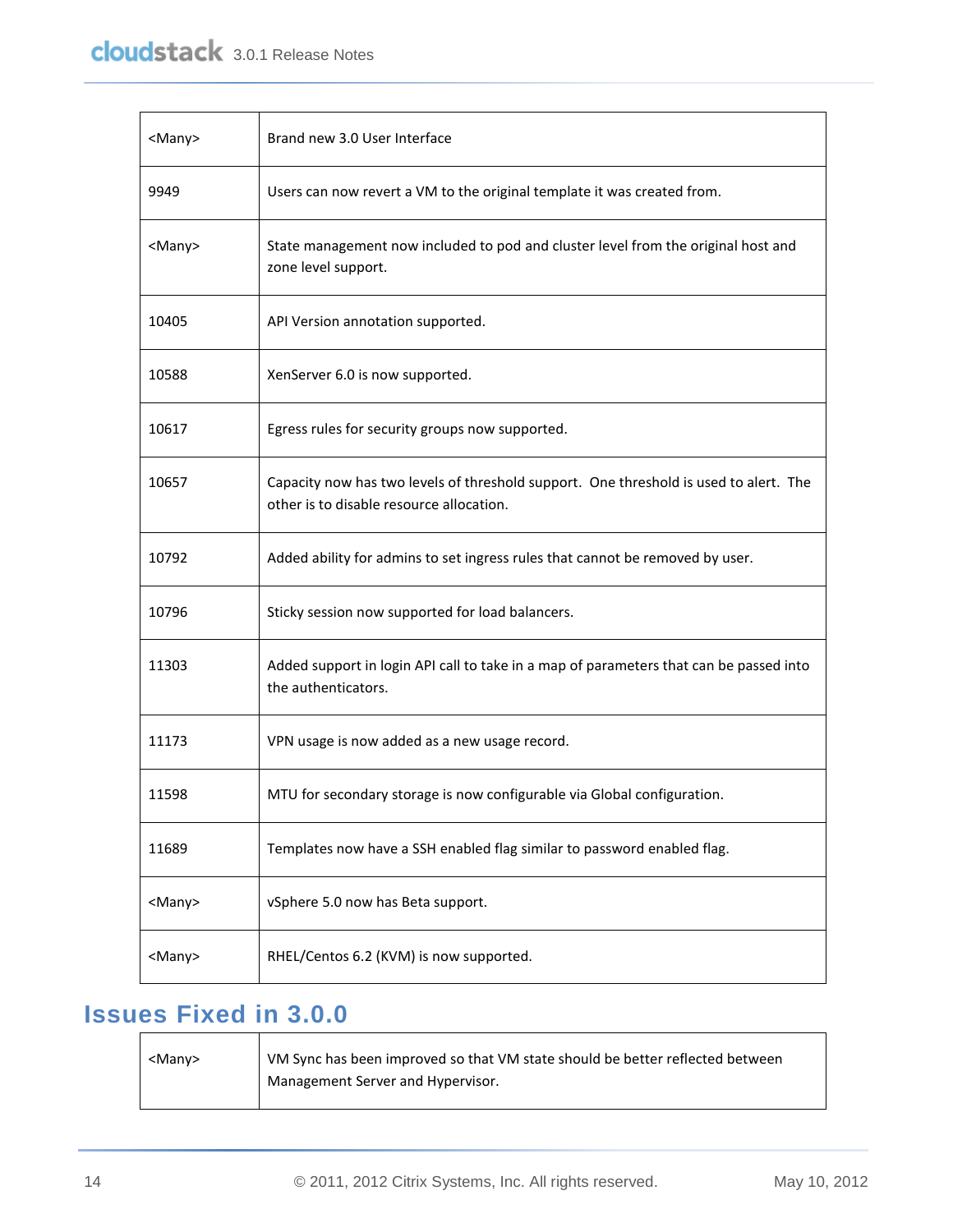| 8150  | Template delete events are now recorded after being expunged.                                                                 |  |
|-------|-------------------------------------------------------------------------------------------------------------------------------|--|
| 8870  | IPs from "Direct-Tagged" networks (shared guest networks) are no longer counted as<br>part of the total number of public IPs. |  |
| 9036  | Migrated VMs will now have their consumed resources reflected properly in the<br>capacity reports.                            |  |
| 9842  | Network Usage time range aggregation has been improved.                                                                       |  |
| 10043 | Restarting the Management Server will no longer change a host status from<br>Maintenance to Up.                               |  |
| 10067 | Extractable attribute can now be edited by administrators.                                                                    |  |
| 10195 | Added a new VM state of "Unknown" if the host state is in "Alert".                                                            |  |
| 10217 | Management Server install will now check for FQDN hostname instead of stopping<br>with an error condition.                    |  |
| 10292 | UI will no longer allow attaching volumes from one hypervisor to another.                                                     |  |
| 10307 | Network Usage will now account for more than one virtual interface.                                                           |  |
| 10354 | VMware ISO attach and detach events are now correctly registered.                                                             |  |
| 10362 | Disabling VPN will now work correctly even if the virtual router is in a STOPPED state.                                       |  |
| 10674 | Management Server will now alert if it hits a snapshot limit quota.                                                           |  |
| 10779 | Port Ranges now work in the UI.                                                                                               |  |
| 10831 | Adding Secondary Storage URL with double slashes will now work.                                                               |  |
| 11056 | DHCP issues with Debian/Ubuntu guest OS have been resolved.                                                                   |  |
| 11131 | VM scheduler will no longer retry in the same zone if that zone has been declared as                                          |  |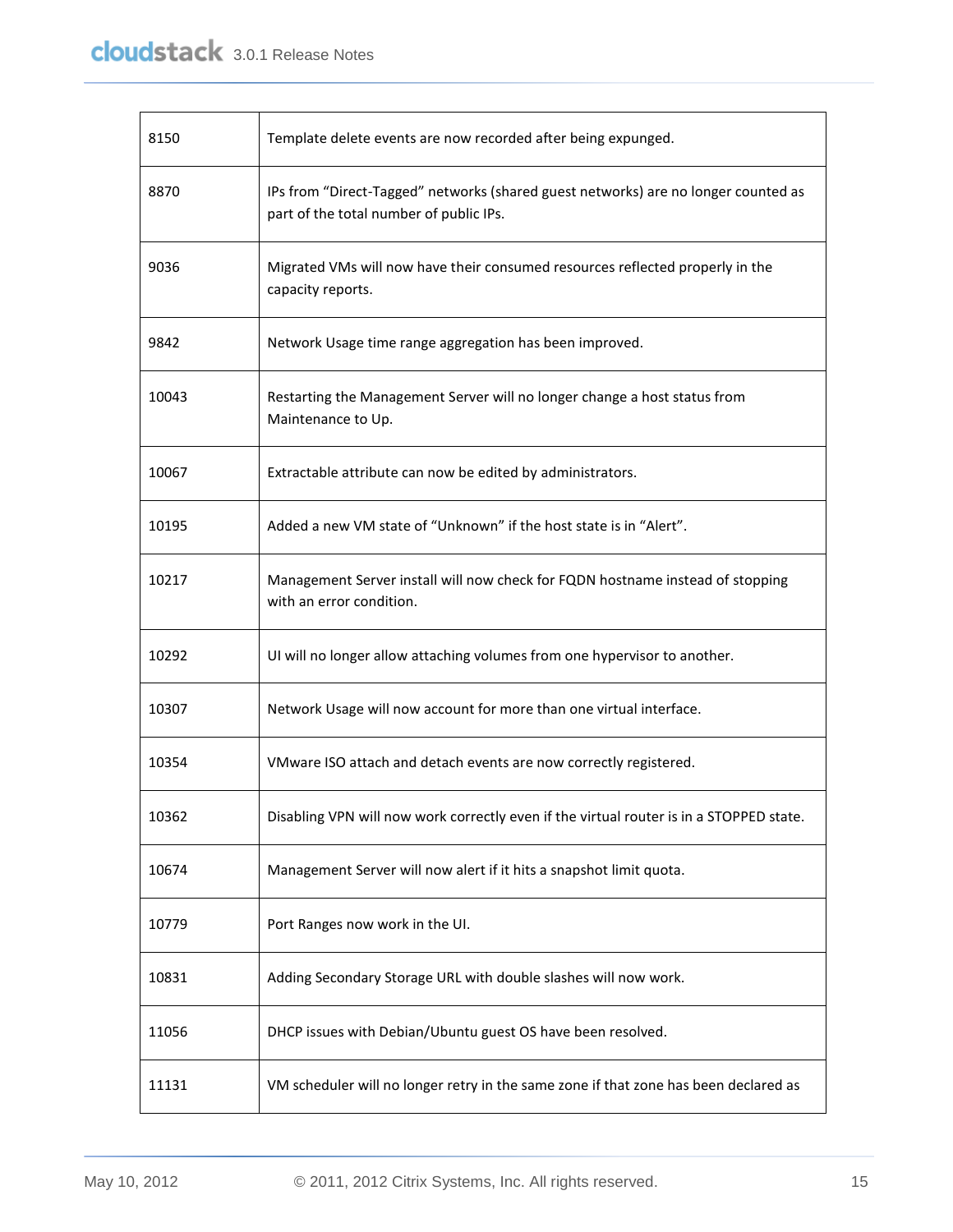|               | non-allocable.                                                                                              |  |
|---------------|-------------------------------------------------------------------------------------------------------------|--|
| 11193         | Management Server will now alert a link-local IP capacity issue.                                            |  |
| <many></many> | Added new Global configurations to set limits for the number of guest VMs per<br>hypervisor.                |  |
| 11273         | Management Server will no longer attempt to program security group rules for non-<br>reachable hypervisors. |  |
| 11284         | Administrators can now add a Basic Zone without security group support.                                     |  |
| 11311         | Improved listVirtualMachine API call performance.                                                           |  |
| 11387         | Public IP of the secondary storage VM will now be correctly returned to the pool after<br>being expunged.   |  |
| 11492         | Volume limits are now checked when deploying a new VM.                                                      |  |
| 11542         | Management Server will no longer allow same public IP ranged across zones.                                  |  |
| 11585         | Multiple public VLANs are now correctly supported in VMware.                                                |  |
| 11616         | Manual live migration of VMs for KVM is now supported.                                                      |  |
| 11814         | General guest VM options for VMware are now supported.                                                      |  |
| 11838         | Deleted VM template names can now be re-used.                                                               |  |
| 11902         | Added global configuration to allow different NIC drivers for VMware system VM.                             |  |
| 11926         | Installation of system template will now do mount point validation before proceeding.                       |  |
| <many></many> | Many passwords are no longer logged in the Management Server logs.                                          |  |
| <many></many> | Secondary storage VM has been hardened.                                                                     |  |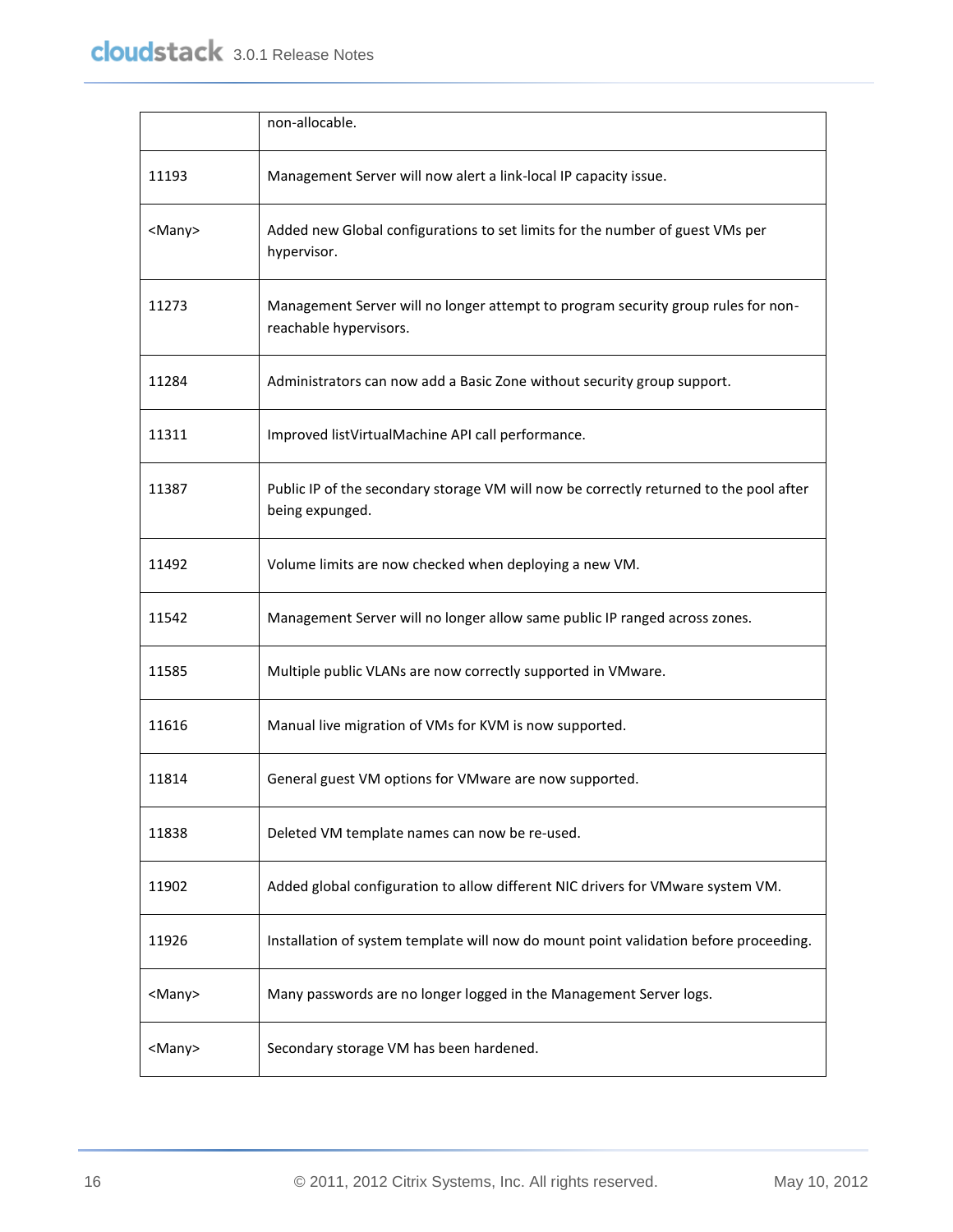| 12139 | Added a way for Administrators to specify the default system template to use on a<br>global or per zone basis.                        |  |
|-------|---------------------------------------------------------------------------------------------------------------------------------------|--|
| 12113 | Improved re-try algorithm when attempting to copy a template from secondary to<br>primary during failure scenarios.                   |  |
| 12162 | CreateLoadBalancer public ID was incorrectly published as optional. It is now required.                                               |  |
| 12192 | State NFS handle are now correctly handled for KVM.                                                                                   |  |
| 12290 | Security Groups improvements.                                                                                                         |  |
| 12476 | DHCP anti-spoofing fixes.                                                                                                             |  |
| 12481 | Account ID is now returned as part of listAccount API.                                                                                |  |
| 12705 | Source NAT is no longer configured on additional IP of a different network interface.                                                 |  |
| 12782 | Capacity now reflects hosts in maintenance mode.                                                                                      |  |
| 12820 | KVM: Attached disks are no longer removed after a VM reboot.                                                                          |  |
| 12877 | Pagesize = -1 now works correctly.                                                                                                    |  |
| 12848 | Removed notion of setting a default network when adding a shared network. Default<br>networks are now specified during VM deployment. |  |
| 12929 | Added domain ID to all events.                                                                                                        |  |
| 13201 | Added global configuration to allow administrator to specify default network device<br>drivers for system VMs.                        |  |
| 13315 | Added BASIC auth http proxy for secondary storage VM.                                                                                 |  |
| 13396 | Escaped double-quotes in JSON responses.                                                                                              |  |
| 13537 | Templates created from snapshots now work with NFSv4.                                                                                 |  |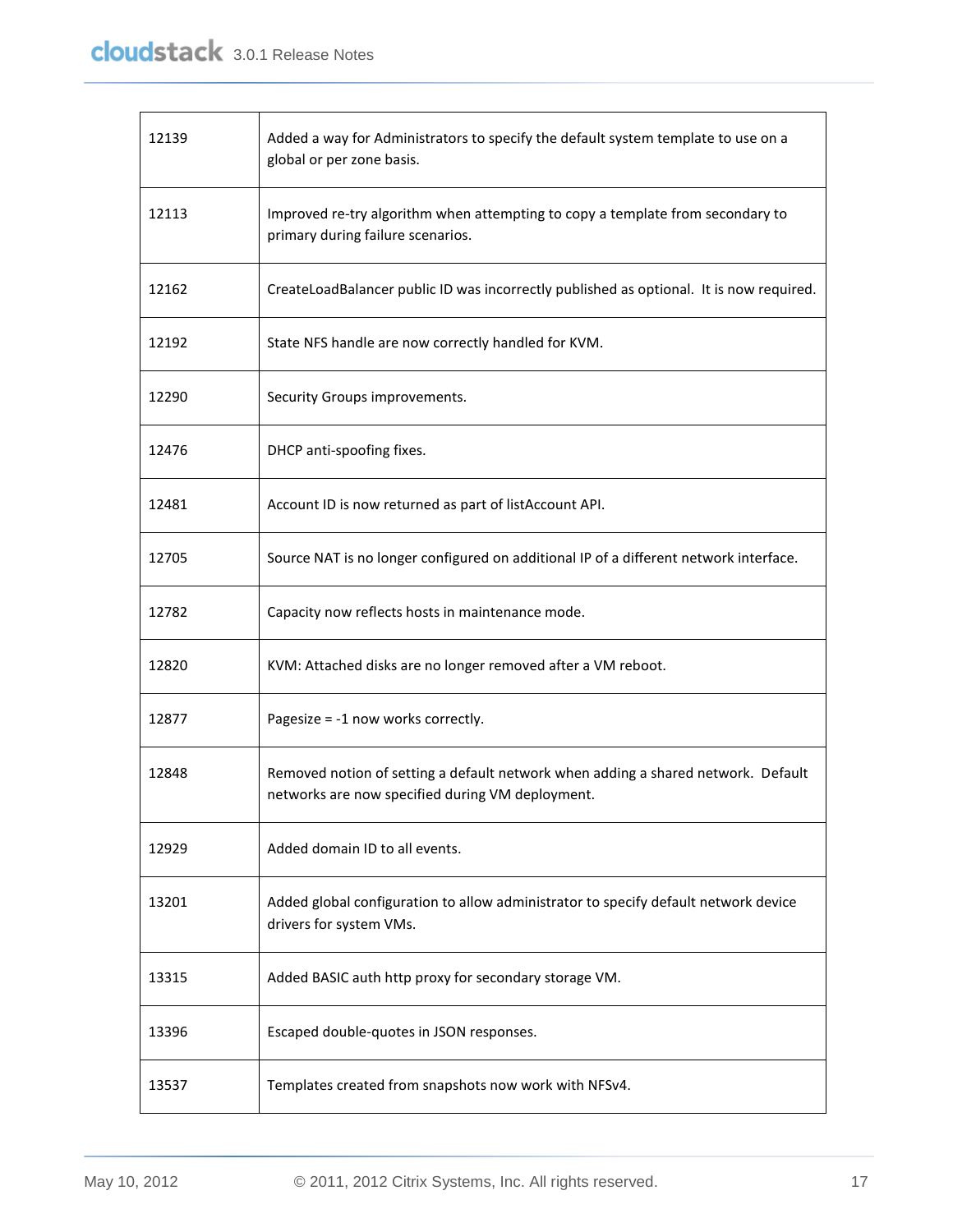| 13777 | VMware snapshot errors are now handled better. |
|-------|------------------------------------------------|
|-------|------------------------------------------------|

### <span id="page-17-0"></span>**Known Issues in 3.0.0**

| 11535         | In-line mode for load balancer is not supported for all external devices.                                                                                                                                             |  |
|---------------|-----------------------------------------------------------------------------------------------------------------------------------------------------------------------------------------------------------------------|--|
| 12741         | vSphere: maintenance mode will not live migrate system VM to another host.                                                                                                                                            |  |
| 12840         | Capacity view is not available for pods or clusters.                                                                                                                                                                  |  |
| 13518         | Security Groups are not supported in Advanced Networking.                                                                                                                                                             |  |
| <many></many> | F5 Known Issues:                                                                                                                                                                                                      |  |
|               | Unable to create load balancer rule for port 22.                                                                                                                                                                      |  |
|               | No support for changing algorithm once rule has been created.                                                                                                                                                         |  |
|               | Source algorithm is not supported. Setting a rule to source will prevent other<br>rules from being created properly.                                                                                                  |  |
|               | Virtual router upgrades do not migrate all sticky session parameters correctly.                                                                                                                                       |  |
| <many></many> | NetScaler Known Issues:                                                                                                                                                                                               |  |
|               | When a VM from a load balancer rules is removed, it will also get removed for<br>other load balancer rules of the same port.                                                                                          |  |
|               | Sticky session method "IbCookie" and "appCookie" do not work for any port<br>other than 80.                                                                                                                           |  |
|               | Virtual router upgrades do not migrate all sticky session parameters correctly.<br>Once the public port 80 has been mapped to any private port, "A", no other<br>public port can be mapped to that private port, "A". |  |
| 13336         | vSphere: cross cluster volume migration does not work properly.                                                                                                                                                       |  |
| 13359         | Programming F5/NetScaler rules can be better optimized.                                                                                                                                                               |  |
| <many></many> | Network restart can fail under certain circumstances.                                                                                                                                                                 |  |
| 13883         | Multiple NetScalers are not supported in Basic Networking.                                                                                                                                                            |  |
| 13935         | vSphere: detaching an ISO from a restored VM instance fails.                                                                                                                                                          |  |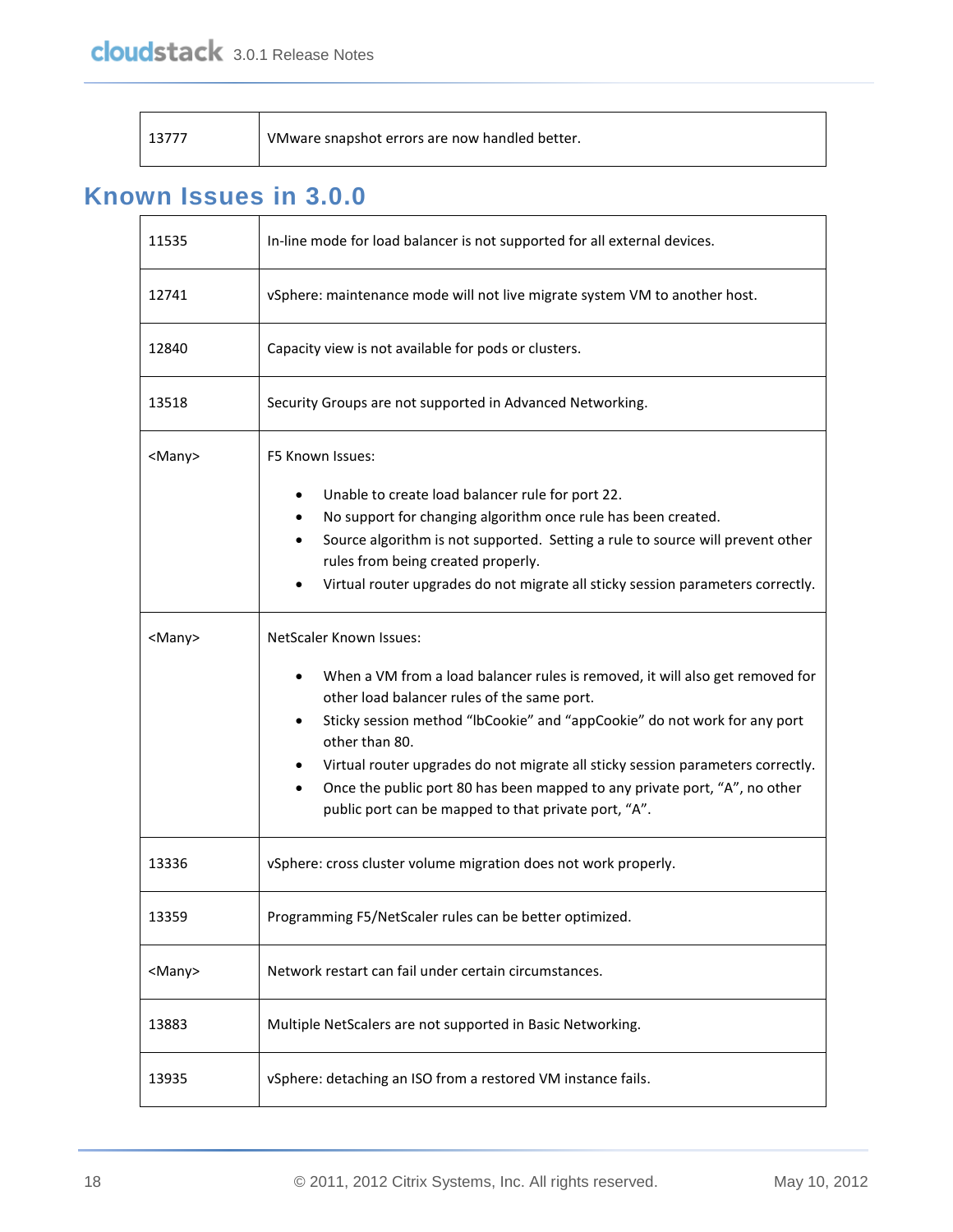| 13963         | vSphere: template download from templates created off of the root volume does not<br>work properly.                                                                                                                                                                                                                                                                                                                                  |  |
|---------------|--------------------------------------------------------------------------------------------------------------------------------------------------------------------------------------------------------------------------------------------------------------------------------------------------------------------------------------------------------------------------------------------------------------------------------------|--|
| <many></many> | Disabling a pod or cluster does not prevent resource creation. Only zone level is<br>supported right now.                                                                                                                                                                                                                                                                                                                            |  |
| 14024         | KVM: clustered LVM is not working properly.                                                                                                                                                                                                                                                                                                                                                                                          |  |
| <many></many> | Bare metal host provisioning is not working properly.                                                                                                                                                                                                                                                                                                                                                                                |  |
| $<$ Many $>$  | In the Add Zone wizard, there is no step for configuring network traffic labels on the<br>physical network(s). Workaround: Don't enable the zone in the last step of the wizard.<br>Enable the zone only after configuring traffic labels for each traffic type, on each<br>physical network, on each hypervisor in the zone. Set up the labels on the hypervisor<br>host, then configure matching labels through the CloudStack UI. |  |

# <span id="page-18-0"></span>**API Changes from 2.2.14 to 3.0**

#### **Change to Behavior of List Commands**

There was a major change in how our List\* API commands work in CloudStack 3.0 compared to 2.2.x. The rules below apply only for managed resources – those that belong to an account/domain/project. They are irrelevant for the List\* commands displaying unmanaged (system) resources, such as hosts, clusters, and external network resources.

When no parameters are passed in to the call, the caller sees only resources owned by the caller (even when the caller is the administrator). Previously, the administrator saw everyone else's resources by default.

When accountName/domainId are passed in:

- The caller sees the resources dedicated to the account specified.
- If the call is executed by a regular user, the user is authorized to specify only the user's own account/domainId.
- If the caller is a domain administrator, CloudStack performs an authorization check to see whether the caller is permitted to view resources for the given account/domainId.

When projectId is passed in, only resources belonging to that project are listed.

When domainId is passed in, the call returns only resources belonging to the domain specified. To see the resources of subdomains, use the parameter isRecursive=true. Again, the regular user can see only resources owned by that user, the root administrator can list anything, and a domain administrator is authorized to see only resources of the administrator's own domain and subdomains.

To see all resources the caller is authorized to see, except for Project resources, use the parameter listAll=true.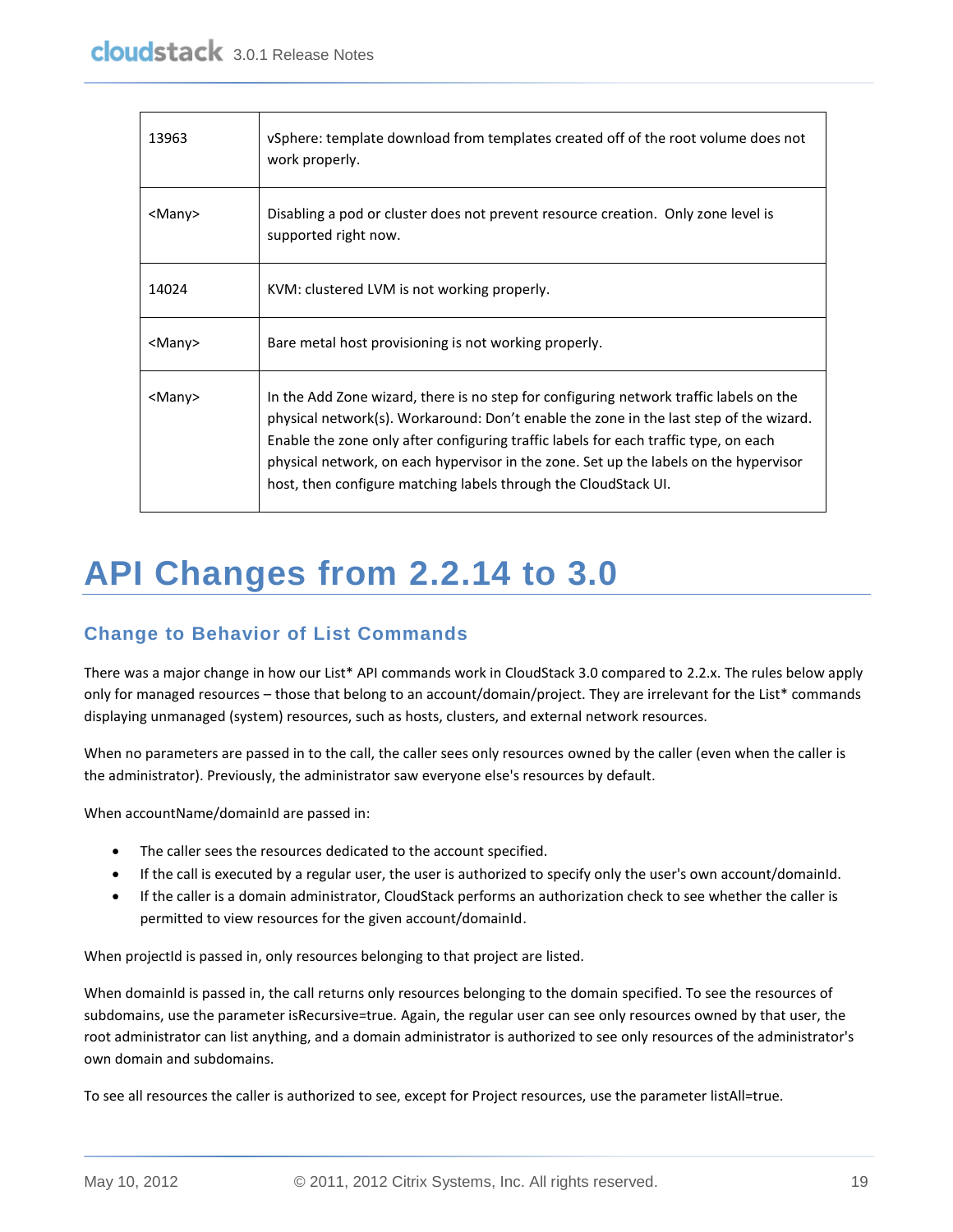To see all Project resources the caller is authorized to see, use the parameter projectId=-1.

There is one API command that doesn't fall under the rules above completely: the listTemplates command. This command has its own flags defining the list rules, as shown in the following table.

| listTemplates Flag | <b>Description</b>                                                                                        |
|--------------------|-----------------------------------------------------------------------------------------------------------|
| Featured           | Returns templates that have been marked as featured and public                                            |
| Self               | Returns templates that have been registered or created by the calling user                                |
| selfexecutable     | Same as self, but only returns templates that are ready to be deployed with                               |
| sharedexecutable   | Ready templates that have been granted to the calling user by another user                                |
| executable         | Templates that are owned by the calling user, or public templates, that can be used to deploy a<br>new VM |
| community          | Returns templates that have been marked as public but not featured                                        |
| All                | Returns all templates (only usable by admins)                                                             |

The CloudStack UI on a general view will display all resources that the logged-in user is authorized to see, except for project resources. To see the project resources, select the project view.

#### **Removed API commands**

- $\triangleright$  createConfiguration (Adds configuration value)
- ▶ configureSimulator (Configures simulator)

#### **Added API commands**

- assignVirtualMachine (Move a user VM to another user under same domain.)
- $\triangleright$  restoreVirtualMachine (Restore a VM to original template or specific snapshot)
- ▶ createLBStickinessPolicy (Creates a Load Balancer stickiness policy)
- deleteLBStickinessPolicy (Deletes a LB stickiness policy.)
- listLBStickinessPolicies (Lists LBStickiness policies.)
- $\triangleright$  IdapConfig (Configure the LDAP context for this site.)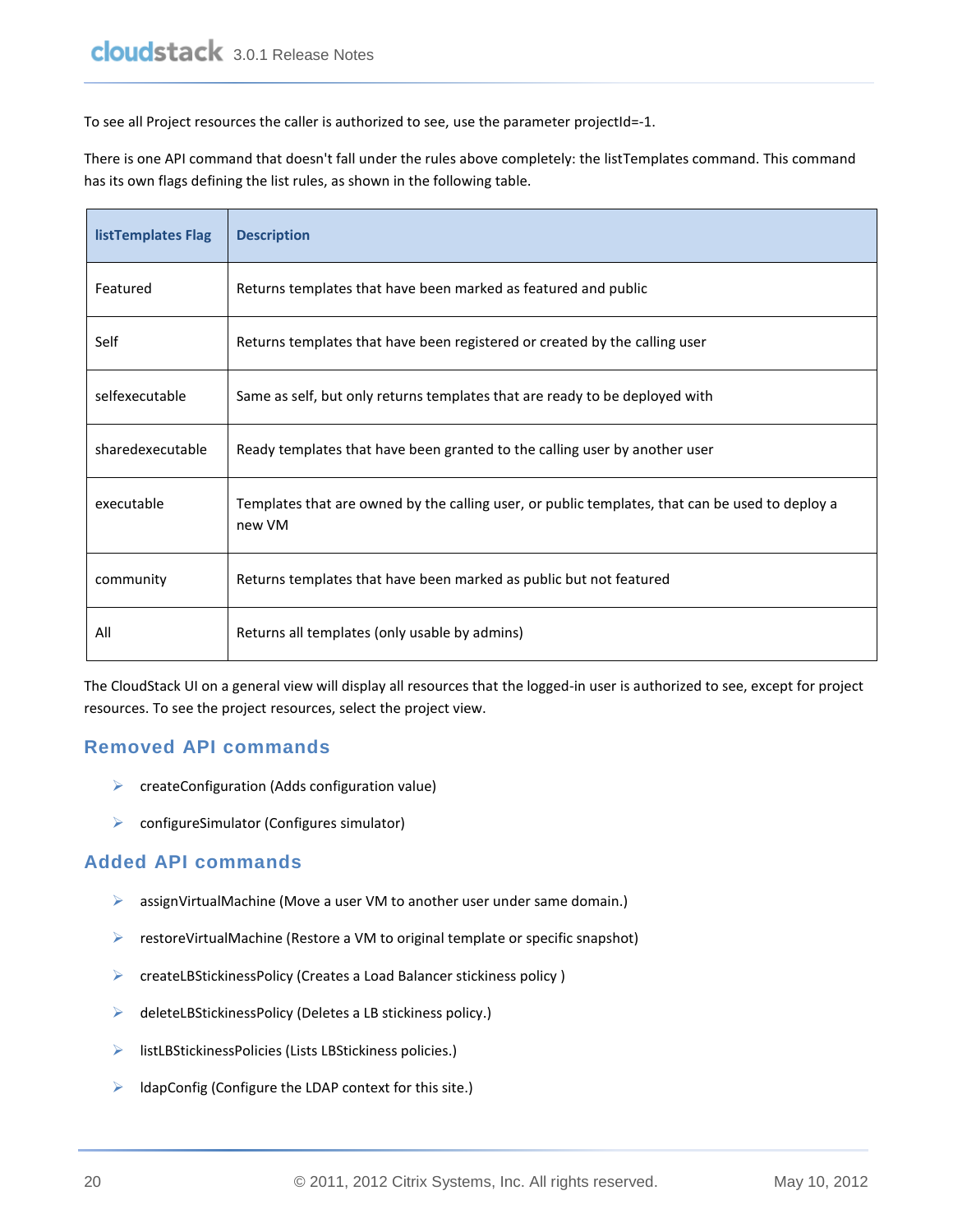- $\triangleright$  addSwift (Adds Swift.)
- listSwifts (List Swift.)
- migrateVolume (Migrate volume)
- updateStoragePool (Updates a storage pool.)
- $\triangleright$  authorizeSecurityGroupEgress (Authorizes a particular egress rule for this security group)
- $\triangleright$  revokeSecurityGroupEgress (Deletes a particular egress rule from this security group)
- ▶ createNetworkOffering (Creates a network offering.)
- $\triangleright$  deleteNetworkOffering (Deletes a network offering.)
- $\triangleright$  createProject (Creates a project)
- $\triangleright$  deleteProject (Deletes a project)
- $\triangleright$  updateProject (Updates a project)
- $\triangleright$  activateProject (Activates a project)
- $\triangleright$  suspendProject (Suspends a project)
- $\triangleright$  listProjects (Lists projects and provides detailed information for listed projects)
- addAccountToProject (Adds acoount to a project)
- $\triangleright$  deleteAccountFromProject (Deletes account from the project)
- $\triangleright$  listProjectAccounts (Lists project's accounts)
- $\triangleright$  listProjectInvitations (Lists projects and provides detailed information for listed projects)
- $\triangleright$  updateProjectInvitation (Accepts or declines project invitation)
- $\triangleright$  deleteProjectInvitation (Accepts or declines project invitation)
- $\triangleright$  updateHypervisorCapabilities (Updates a hypervisor capabilities.)
- $\triangleright$  listHypervisorCapabilities (Lists all hypervisor capabilities.)
- $\triangleright$  createPhysicalNetwork (Creates a physical network)
- deletePhysicalNetwork (Deletes a Physical Network.)
- $\triangleright$  listPhysicalNetworks (Lists physical networks)
- $\triangleright$  updatePhysicalNetwork (Updates a physical network)
- listSupportedNetworkServices (Lists all network services provided by CloudStack or for the given Provider.)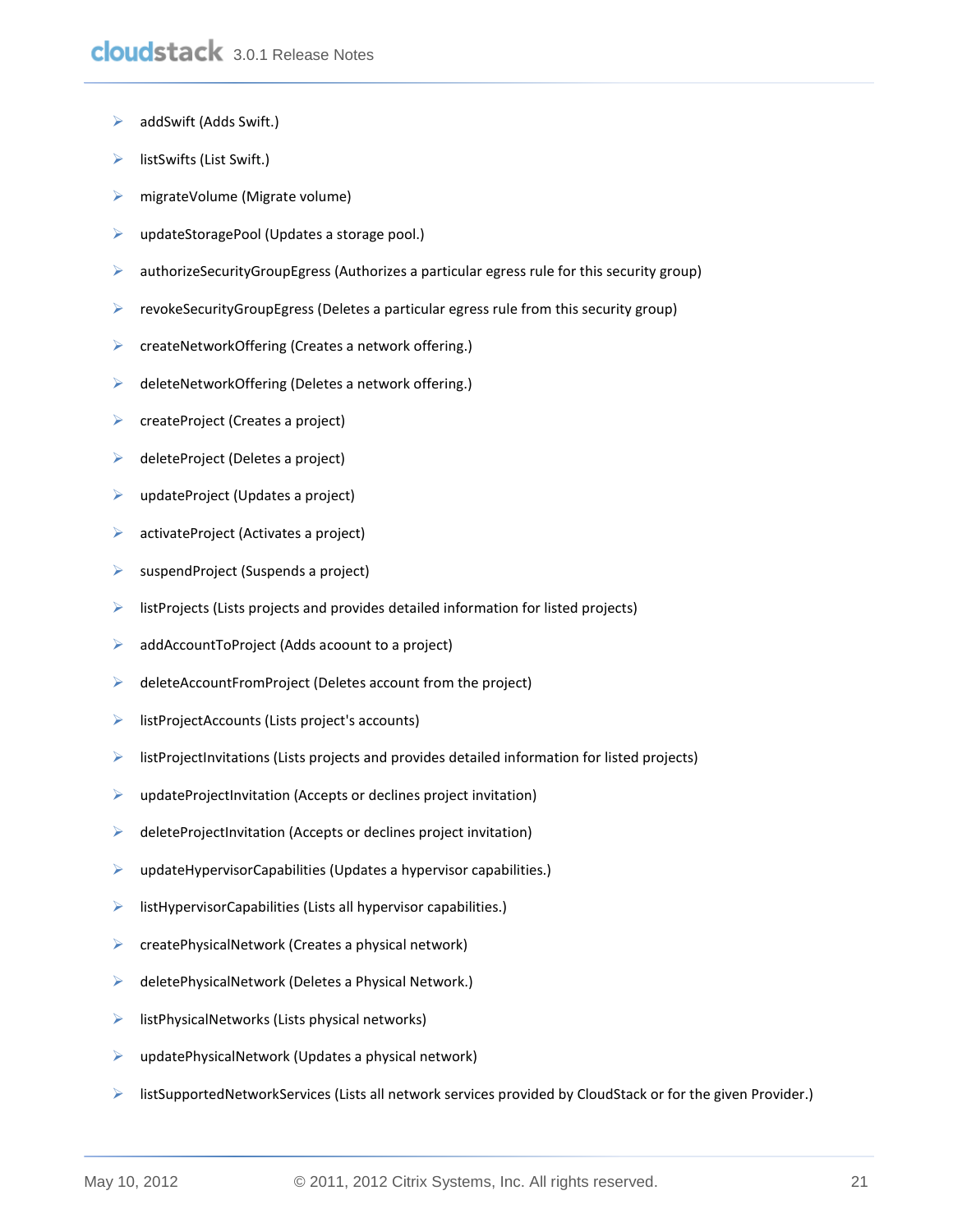- $\triangleright$  addNetworkServiceProvider (Adds a network serviceProvider to a physical network)
- deleteNetworkServiceProvider (Deletes a Network Service Provider.)
- $\triangleright$  listNetworkServiceProviders (Lists network serviceproviders for a given physical network.)
- $\triangleright$  updateNetworkServiceProvider (Updates a network serviceProvider of a physical network)
- $\triangleright$  addTrafficType (Adds traffic type to a physical network)
- $\triangleright$  deleteTrafficType (Deletes traffic type of a physical network)
- $\triangleright$  listTrafficTypes (Lists traffic types of a given physical network.)
- $\triangleright$  updateTrafficType (Updates traffic type of a physical network)
- $\triangleright$  listTrafficTypeImplementors (Lists implementors of implementor of a network traffic type or implementors of all network traffic types)
- ▶ createStorageNetworkIpRange (Creates a Storage network IP range.)
- deleteStorageNetworkIpRange (Deletes a storage network IP Range.)
- listStorageNetworkIpRange (List a storage network IP range.)
- ▶ updateStorageNetworkIpRange (Update a Storage network IP range, only allowed when no IPs in this range have been allocated.)
- $\triangleright$  listUsageTypes (List Usage Types)
- addF5LoadBalancer (Adds a F5 BigIP load balancer device)
- configureF5LoadBalancer (configures a F5 load balancer device)
- deleteF5LoadBalancer ( delete a F5 load balancer device)
- $\triangleright$  listF5LoadBalancers (lists F5 load balancer devices)
- $\triangleright$  listF5LoadBalancerNetworks (lists network that are using a F5 load balancer device)
- $\triangleright$  addSrxFirewall (Adds a SRX firewall device)
- $\triangleright$  deleteSrxFirewall ( delete a SRX firewall device)
- ▶ configureSrxFirewall (Configures a SRX firewall device)
- $\triangleright$  listSrxFirewalls (lists SRX firewall devices in a physical network)
- $\triangleright$  listSrxFirewallNetworks (lists network that are using SRX firewall device)
- addNetscalerLoadBalancer (Adds a netscaler load balancer device)
- deleteNetscalerLoadBalancer ( delete a netscaler load balancer device)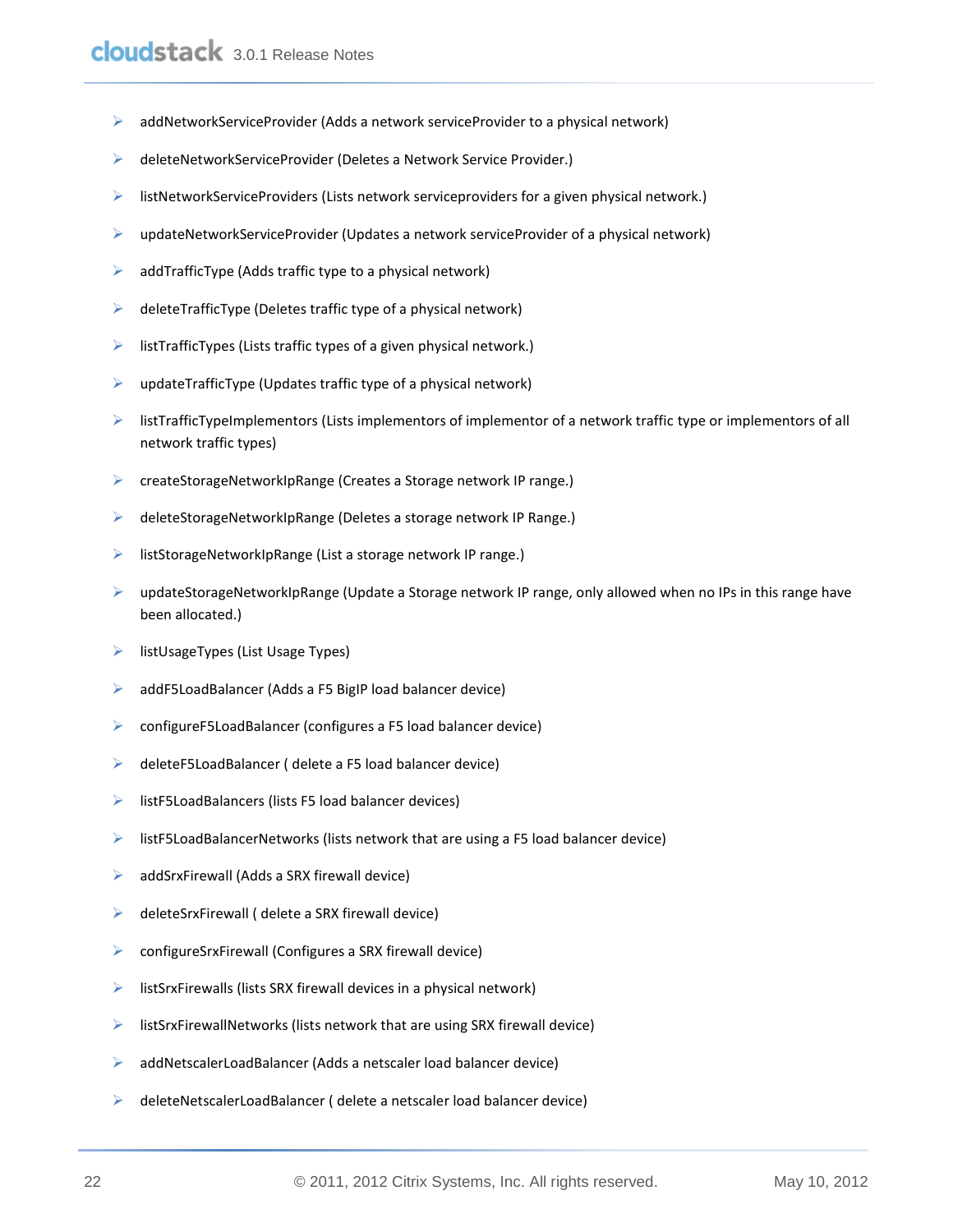- $\triangleright$  configureNetscalerLoadBalancer (configures a netscaler load balancer device)
- listNetscalerLoadBalancers (lists netscaler load balancer devices)
- $\triangleright$  listNetscalerLoadBalancerNetworks (lists network that are using a netscaler load balancer device)
- $\triangleright$  createVirtualRouterElement (Create a virtual router element.)
- ▶ configureVirtualRouterElement (Configures a virtual router element.)
- $\triangleright$  listVirtualRouterElements (Lists all available virtual router elements.)

# <span id="page-22-0"></span>**Upgrade Instructions**

Perform the following to upgrade from CloudStack 3.0.0 to CloudStack 3.0.1. The capability to upgrade from 2.2.x versions of CloudStack is not provided in this release.

1. Stop all Usage Servers if running. Run this on all Usage Server hosts.

# service cloud-usage stop

2. Stop the Management Servers. Run this on all Management Server hosts.

# service cloud-management stop

3. On the MySQL master take a backup of the MySQL databases. We recommend performing this step even in test upgrades. If there is an issue this will assist with debugging.

In the following commands, it is assumed that you have set the root password on the database, which is a CloudStack recommended best practice. The -p option is included so the command can prompt you for the password. If you have not set the root password, or you provide it in a option file, leave out the -p option.

```
# mysqldump -p cloud > cloud-backup.dmp
# mysqldump -p cloud usage > cloud-usage-backup.dmp
```
<span id="page-22-1"></span>4. The resource count table may have duplicate entries which will cause the upgrade to fail. You need to drop those duplicate entries for the same resource type before starting the upgrade. Enter mysql, then run the following command:

mysql>delete from cloud.resource\_count;

Exit mysql. You will generate a new resource count table later, in step [8.](#page-23-0)

- 5. Untar the tgz download and cd into the resulting directory.
- 6. Run the installation script to update the software on each Management Server.

# ./install.sh

Choose "U" to update the packages.

7. Start one Management Server. Do not start the other Management Servers.

# service cloud-management start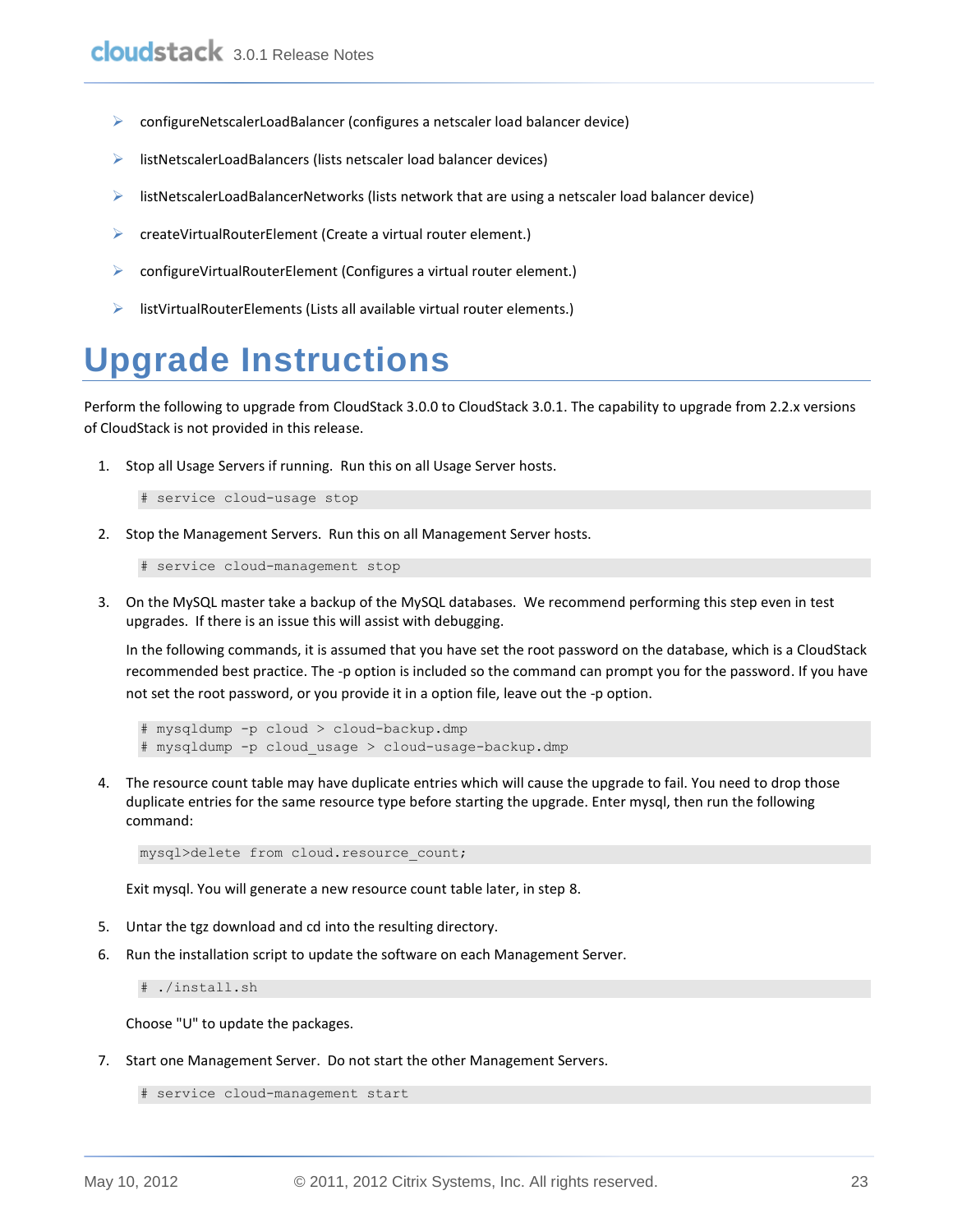<span id="page-23-0"></span>8. When the UI becomes accessible (at http://<your.management.server.ip>:8080/client), log in with the user ID "admin" and password "password." Click Domains, then click the ROOT domain. Click the Update Resource Count button. This will refresh the resource count and generate the table deleted in ste[p 4.](#page-22-1)

| ROOT<br><b>Domains</b><br>ñ |                                       |               |
|-----------------------------|---------------------------------------|---------------|
|                             |                                       |               |
| ROOT                        | Details                               | View Accounts |
|                             | Update Resource Count<br>ROOT<br>Name |               |

9. Start the other Management Servers. Perform this on each Management Server host.

```
# service cloud-management start
```
10. Start all Usage Servers (if they were running on your previous CloudStack version). Perform this on each Usage Server host.

```
# service cloud-usage start
```
11. (KVM only) Additional steps are required for each KVM host. These steps will not affect running guests in the cloud. These steps are required only for clouds using KVM as hosts and only on the KVM hosts.

On each KVM host:

- a. Copy the 3.0.1 tgz download to the host, untar it, and cd into the resulting directory.
- b. Stop the running agent.
- # service cloud-agent stop
- c. Update the agent software.
- # ./install.sh

Choose "U" to update the packages.

- d. Start the agent.
- # service cloud-agent start
- e. Insert a valid username and password into the host\_details table for each KVM node. Substitute your own host ID, username, and password in the commands below and submit them to the MySQL server:

```
insert into cloud.host_details (host_id, name, value) VALUES (the-id-of-host, 
"username", the-actual-host-user-name)
insert into cloud.host details (host id, name, value) VALUES (the-id-of-host,
"password", the-actual-host-password)
```